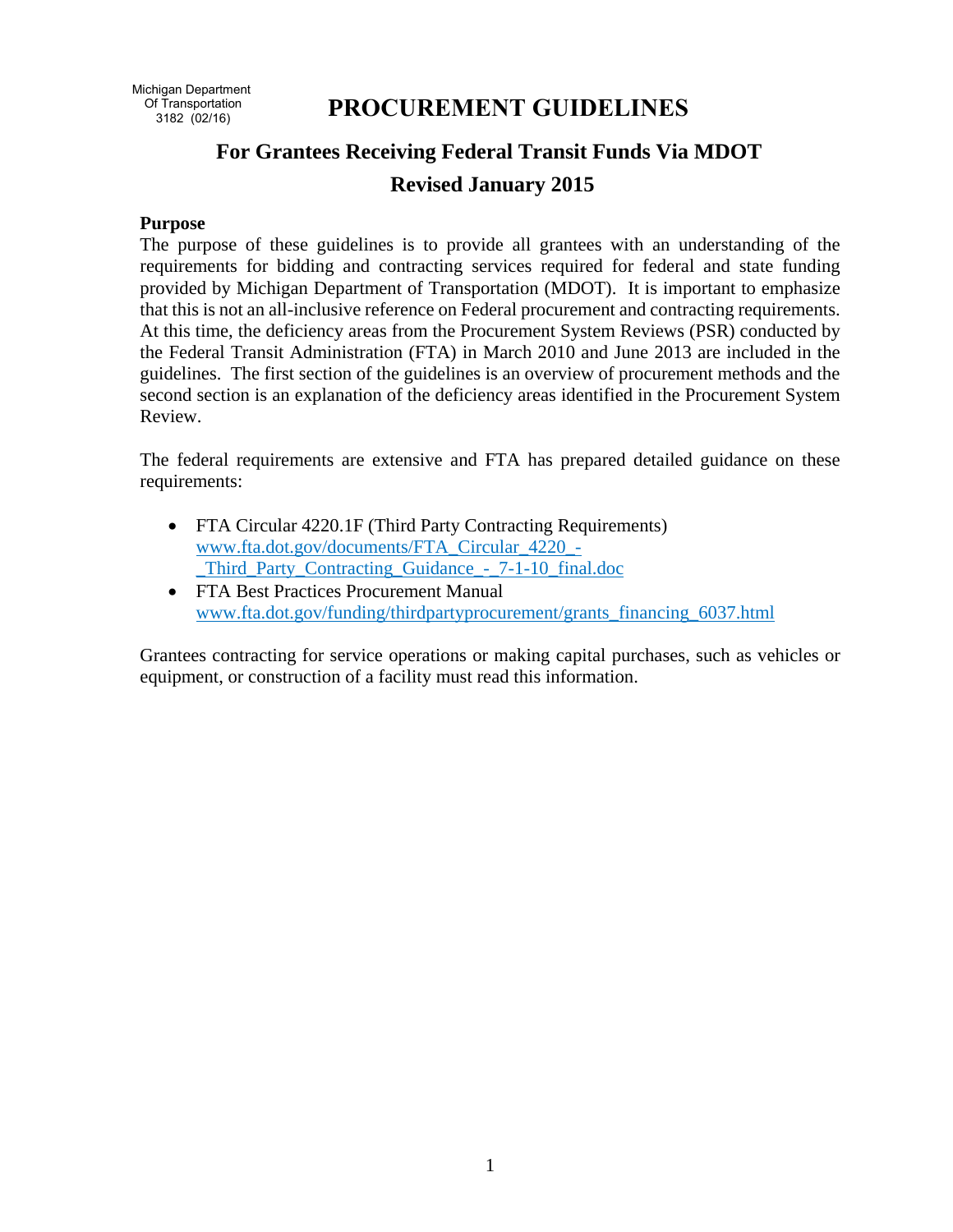# **Table of Contents**

| <b>Item</b>                                                        | Page |
|--------------------------------------------------------------------|------|
| <b>Overview of Procurement Methods</b>                             | 3    |
| Deficiency Areas from the PSR                                      |      |
| Written Procurement Selection Procedures                           | 12   |
| <b>Unreasonable Qualification Requirements</b>                     | 13   |
| Geographic Preferences                                             | 14   |
| Sound and Complete Agreement                                       | 15   |
| Clauses                                                            | 16   |
| Written Record of Procurement History                              | 19   |
| <b>Progress Payments</b>                                           | 20   |
| Fair and Reasonable Price Determination                            | 21   |
| Assignment of Rights or Piggybacking                               | 22   |
| Adequate Competition – Three or More Responsible Bidders/Proposers | 23   |
| Cost and Price Analysis                                            | 24   |
| <b>Award to Responsible Contractors</b>                            | 25   |
| Advertised/Publicized and Solicitation                             | 27   |
| <b>Bid Opening</b>                                                 | 29   |
| Price and Other Factors                                            | 30   |
| <b>Qualifications Exclude Price and Serial Price Negotiations</b>  | 33   |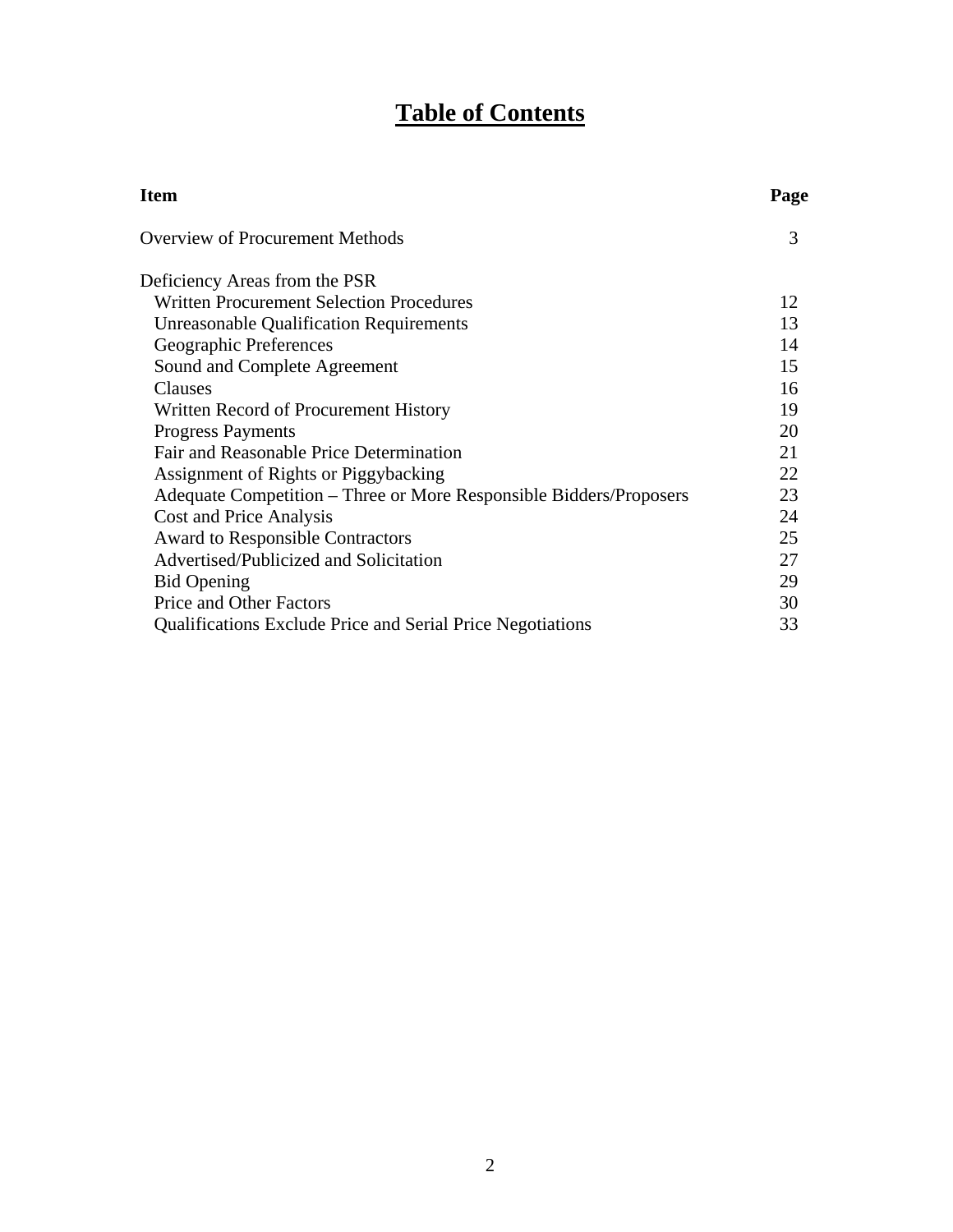# **OVERVIEW OF PROCUREMENT METHODS**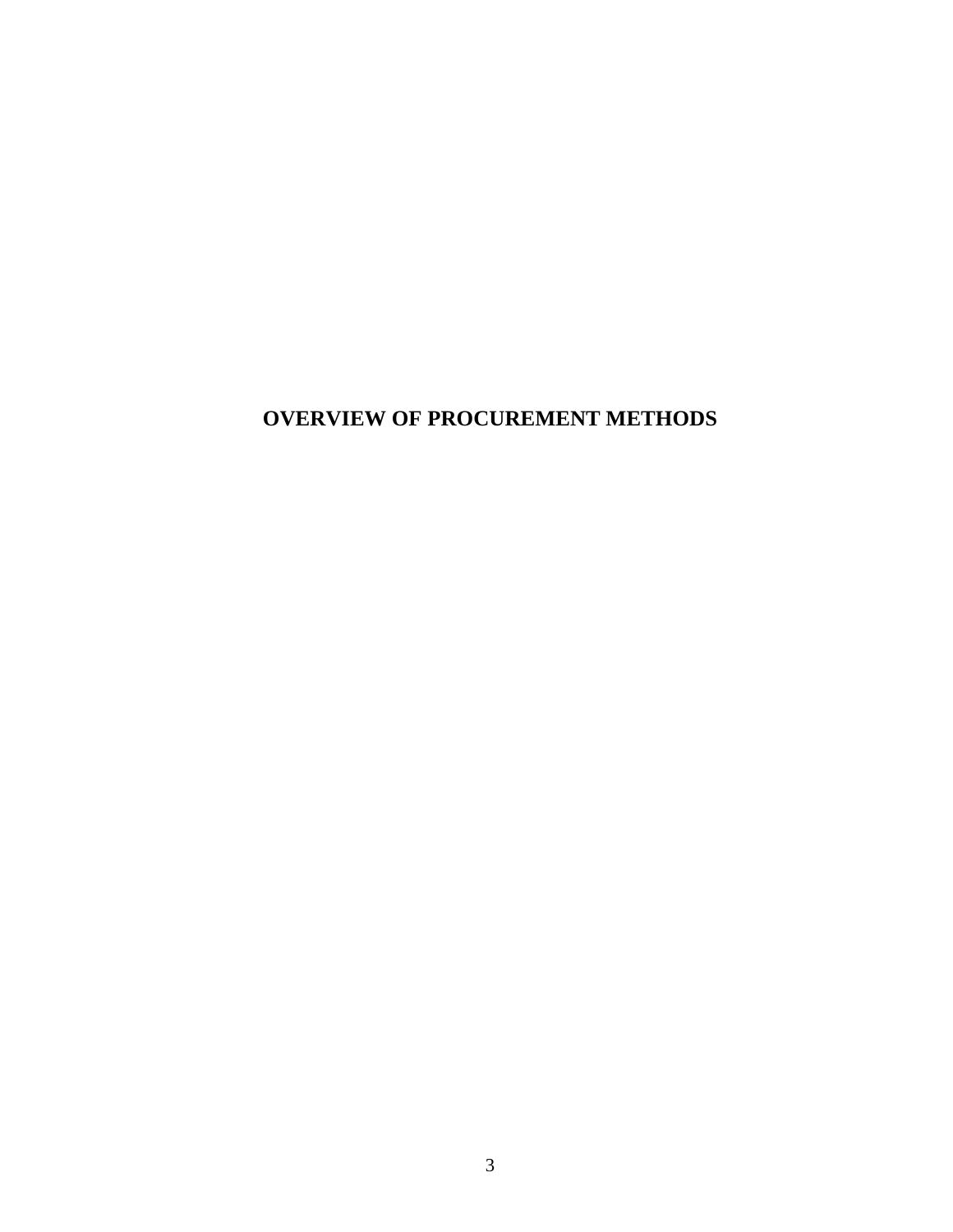#### **Competition**

The primary purpose of any procurement is to obtain optimal quality and service at minimum cost through free and open competition. A secondary purpose is to guard against favoritism and profiteering at public expense and to provide equal opportunities to participate by every potential vendor. Your procurements should be designed to ensure that all qualified vendors have a fair opportunity to benefit from public funds.

Competition in procurement is the process in which three or more vendors attempt to secure business by the most favorable price, quality, and service. Procurement practices should rule out vendors only for sound business reasons. Exclusionary practices that limit competition for reasons other than business or bona fide policy goals will not be allowed. FTA will not fund procurements that restrict competition by using exclusionary or discriminatory specifications such as:

- placing unreasonable requirements on firms in order for them to qualify to do business;
- requiring unnecessary experience or excessive bonding;
- allowing noncompetitive practices between firms (collusion, price fixing);
- providing noncompetitive awards to any person or firm on retainer contracts;
- allowing conflicts of interest within the agency;
- specification of a name-brand product without listing its salient characteristics and not allowing an alternative product to be offered;
- using any arbitrary action in the procurement process; and
- including geographic preference. Geographic preference for local or state firms is prohibited, except in cases where federal statutes expressly mandate or encourage geographic preferences. Geographic location may be a selection criterion in the purchase of architectural and engineering services provided that an appropriate number of qualified firms compete for the contract.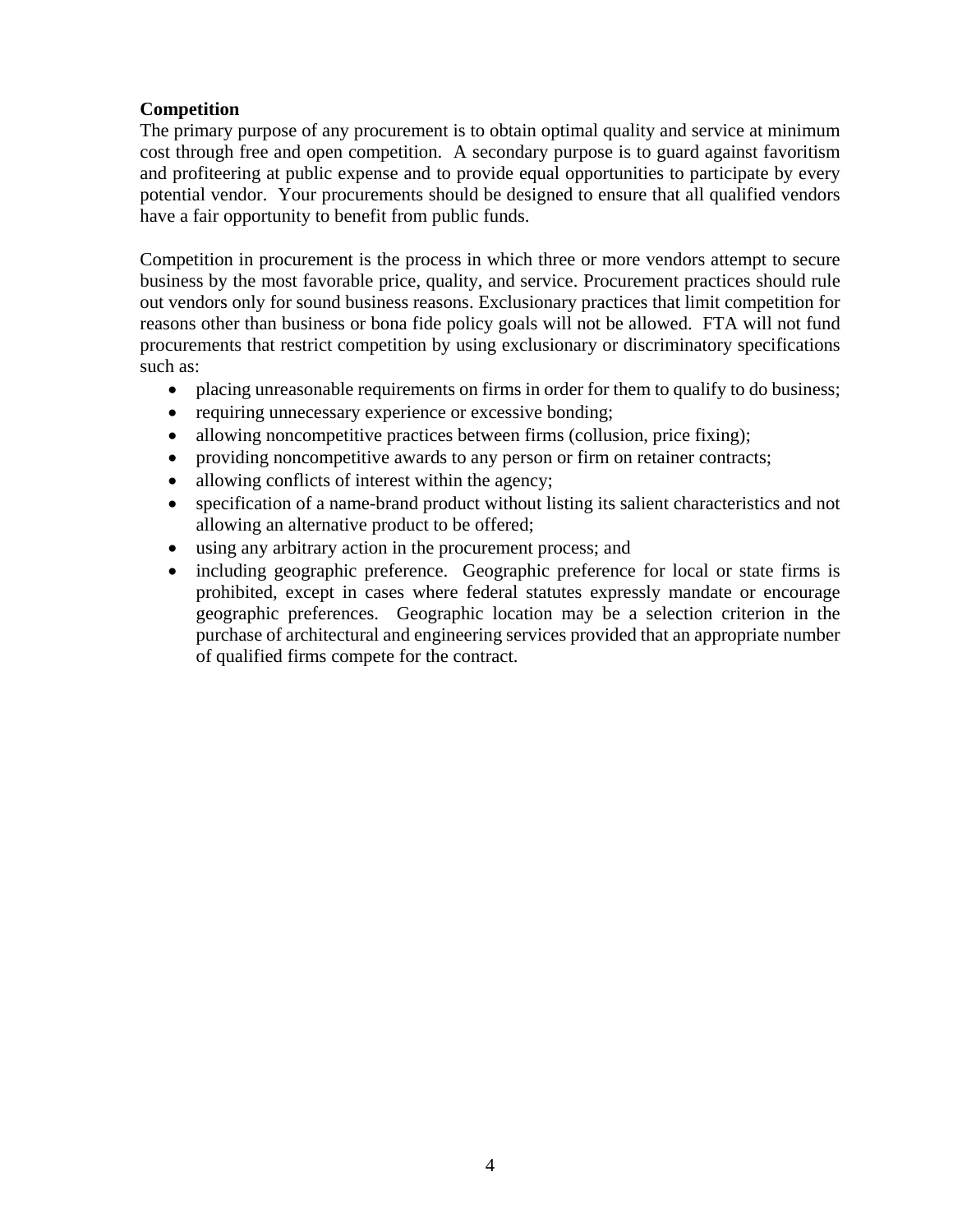#### **Procurement Options**

A grantee may conduct its own procurement, join with other systems in a consortium procurement led by one of the participants, use a state-administered procurement conducted on behalf of transit systems, or use an existing contract from the state or another agency if the procurement process satisfies FTA requirements.

*Consortium* - A consortium is a competitive procurement involving more than one transit system. Each transit system must agree on the specifications and work together with one lead person to develop common specifications. The lead agency needs to keep track of the number of items purchased under the resulting contract.

*Piggy-backing* – The post-award practice of allowing someone who was not included in the original procurement to purchase the same supplies or equipment through the original contract is allowed under specific situations:

- the original solicitation must include an assignability clause that provides for the assignment of all or part of the deliverables as originally advertised and competed;
- the original solicitation and contract must contain both a minimum and maximum quantity;
- no additional quantities can be added;
- units must be as originally specified with no "cardinal changes"; and
- the lead agency needs to keep track of the number of items purchased by all participants.

*State-Administered Procurements* – MDOT in conjunction with the Michigan Department of Technology, Management and Budget (MDTMB) establishes contracts for revenue vehicles that follow FTA procurement requirements. Federal and state funds can be used only for items included in the state contracts. **Any non-cardinal changes to the state contract must be purchased with local funds. Cardinal changes are not permitted.** 

MDTMB MiDEAL contracts for purchases of non-revenue vehicles, tires, radios, computers, and other items are not FTA-compliant. MDOT-administered federal and state funds cannot be used to procure items off these contracts.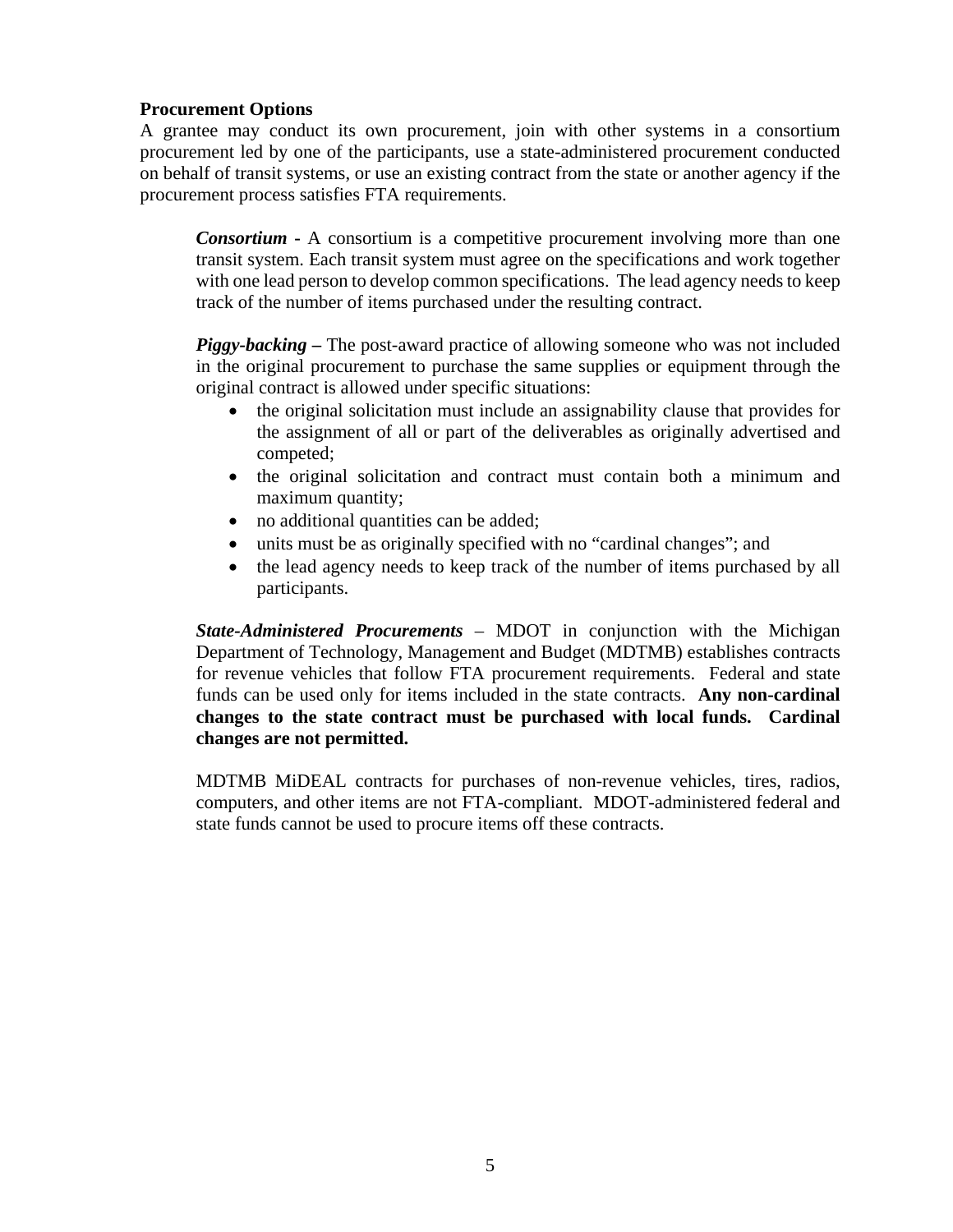#### **Methods of Procurement**

The following table describes the available methods of procurement. The method of procurement is more restrictive and time-consuming as the dollar amount increases. You can always choose to use a more restrictive method than required. For example, for a procurement of \$24,000, the table shows that you typically would use the small purchase method; however, you can choose to use either an Invitation to Bid or a Request for Proposal but you cannot use the micro-purchase method. Your local procurement requirements may be more restrictive than the federal requirements shown in the following table; you must follow the strictest method required.

| <b>Procurement</b>    | <b>Purchase</b> | <b>Nature of</b>       | Competitive | <b>MDOT</b> Pre- |
|-----------------------|-----------------|------------------------|-------------|------------------|
| <b>Method</b>         | <b>Amount</b>   | <b>Product/Service</b> |             | Approval*        |
| <b>Micro-Purchase</b> | $Up$ to         | Standardized           |             | N <sub>o</sub>   |
|                       | \$3,000         | Product/Service        |             |                  |
| <b>Small Purchase</b> | \$3,000 to      | Standardized           | Yes         | Recommended,     |
| (Low Quote)           | less than       | Product/Service        |             | but not required |
|                       | \$150,000       |                        |             |                  |
| <b>Invitation for</b> | Any dollar      | Standardized           | Yes         | Yes              |
| Bid (IFB) or          | amount;         | Product/Service        |             |                  |
| <b>Sealed Bid</b>     | Required for    |                        |             |                  |
|                       | \$150,000 or    |                        |             |                  |
|                       | more*           |                        |             |                  |
| <b>Request for</b>    | Any dollar      | Services cannot be     | Yes         | Yes              |
| <b>Proposal (RFP)</b> | amount;         | precisely defined      |             |                  |
|                       | Required for    | and/or price is        |             |                  |
|                       | \$150,000 or    | only one factor for    |             |                  |
|                       | more*           | evaluation             |             |                  |
| <b>Request for</b>    | Any dollar      | Architectural and      | Yes         | Yes over         |
| <b>Proposal (RFP)</b> | amount          | Engineering            |             | \$25,000         |
| <b>Sole Source</b>    | $$3,000$ or     | When other             |             | Yes              |
|                       | greater         | method is not          |             |                  |
|                       |                 | feasible               |             |                  |

**\*All procurements are subject to MDOT review at any time and MDOT can withhold payment for an improper procurement.** 

#### **Micro-Purchase**

Micro-purchases are procurements up to \$3,000 and can be made without obtaining competitive quotations if the grantee determines the price is fair and reasonable. Documentation must include how the determination was made that the price is fair and reasonable. These purchases should be equitably distributed among qualified suppliers. Rotating through a list of the suppliers is one method to equitably distribute the micropurchases among qualified suppliers. No purchases can be split to be under the dollar threshold to avoid competition. The Davis-Bacon Act applies to construction contracts greater than \$2,000.

#### **Small Purchase (Low Quote)\***

The price quote procedure may be used for goods or services costing \$3,000 to less than \$150,000, but the upper threshold is \$100,000 for grants awarded before 12/26/2014.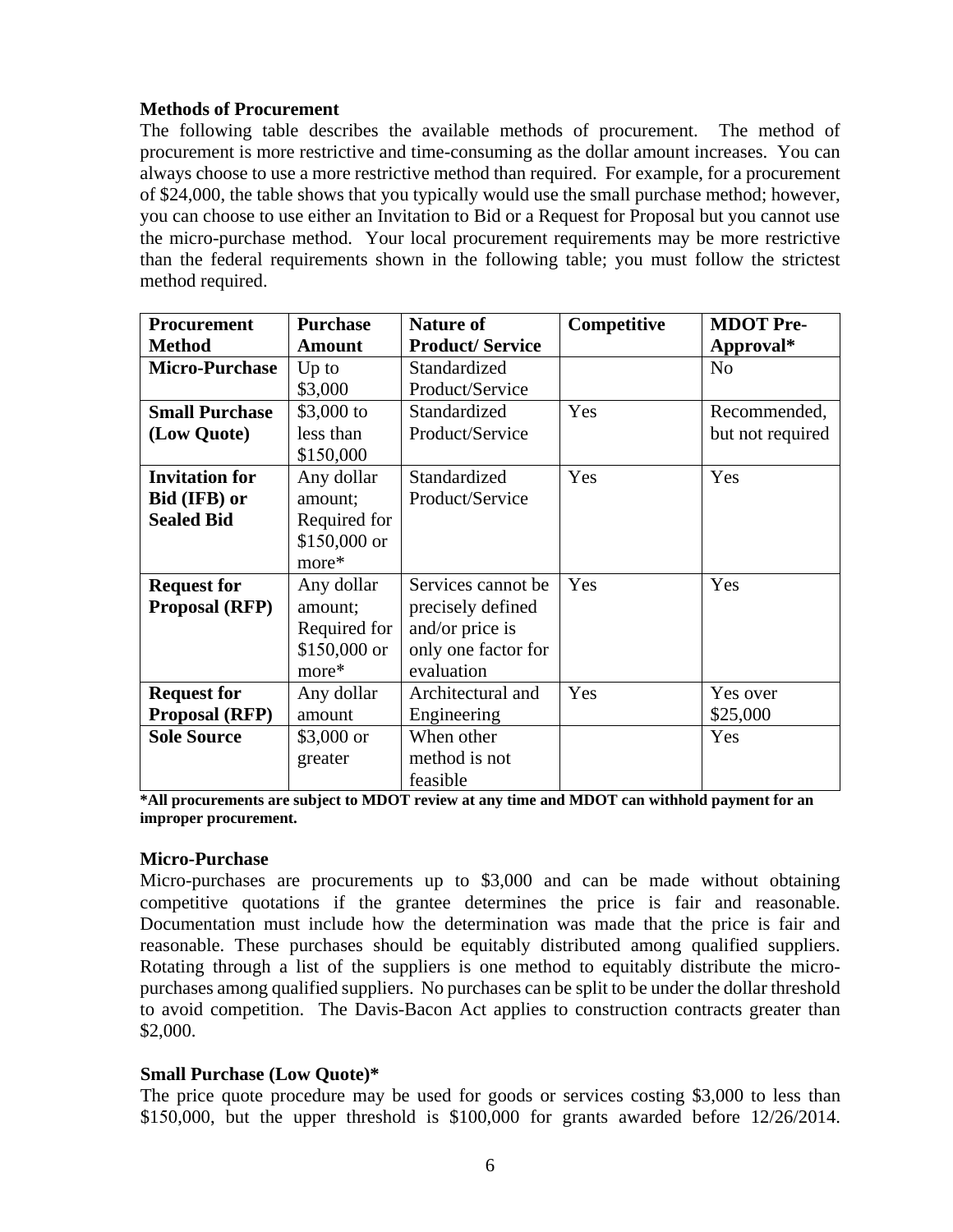However, for purchases of \$25,000 or greater, the third-party contract must be approved by MDOT. Develop specifications, determine independent cost estimate, and then solicit quotes in writing by email, fax or mail from an adequate number of qualified sources (at least three). Solicitations and quotations for small purchases must be written. Analyze quotes and obtain FTA clauses from vendor providing the lowest quote.

For small purchases of architectural or engineering services (A&E), the Brooks Act applies. The selection must be based initially on qualifications; price may be considered only for the most qualified offeror. You may proceed to the next most qualified if you cannot agree on a fair and reasonable price.

# **Sealed Bids/Invitation for Bid (IFB) or Request for Proposals (RFP) – generally for procurements of \$150,000 or greater**

The following methods of procurements require MDOT's review and approval of all bid/ proposal documents, including specifications and plans, the Invitation for Bid or Request for Proposal, a copy of each bid/proposal submitted, the bid/proposal evaluation, the award recommendation, and the third-party contract. MDOT approval must be obtained at certain points before continuing to the next step.

# **IFB**

Bids are publicly solicited and a firm fixed-price contract (lump sum or unit price) is awarded to the responsible bidder whose bid, conforming to all the material terms and conditions of the IFB, is the lowest price. Other factors to be considered in an IFB:

- 1. In order for an IFB to be feasible, the following conditions must be present:
	- a. A complete, adequate and realistic specification or purchase description is available;
	- b. Three or more responsible bidders are willing and able to compete effectively for the business;
	- c. The procurement lends itself to a firm fixed-price contract and the selection of the successful bidder can be made principally on the basis of price; and
	- d. No discussions with bidders are needed regarding price.
- 2. If the IFB method is used, the following requirements apply:
	- a. **MDOT must review and approve all IFBs and the required forms before advertising the IFB.** The IFBs must include specifications and any pertinent attachments, and must define the items or services sought in order for the bidder to properly respond**;**
	- b. The IFBs must be publicly advertised and bids must be solicited from an adequate number of known suppliers, providing them sufficient time to prepare bids prior to the bid-opening date;
	- c. All bids must be publicly opened at the time and place described in the IFB;
	- d. A firm fixed-price contract award must be made in writing to the lowest responsive and responsible bidder. When specified in bidding documents, factors such as discounts, transportation costs and life-cycle costs must be considered in determining which bid is lowest;
	- e. Payment discounts will be used to determine the low bid only when prior experience indicates that such discounts are usually taken advantage of;
	- f. Any or all bids may be rejected if there is a sound **documented** business reason; and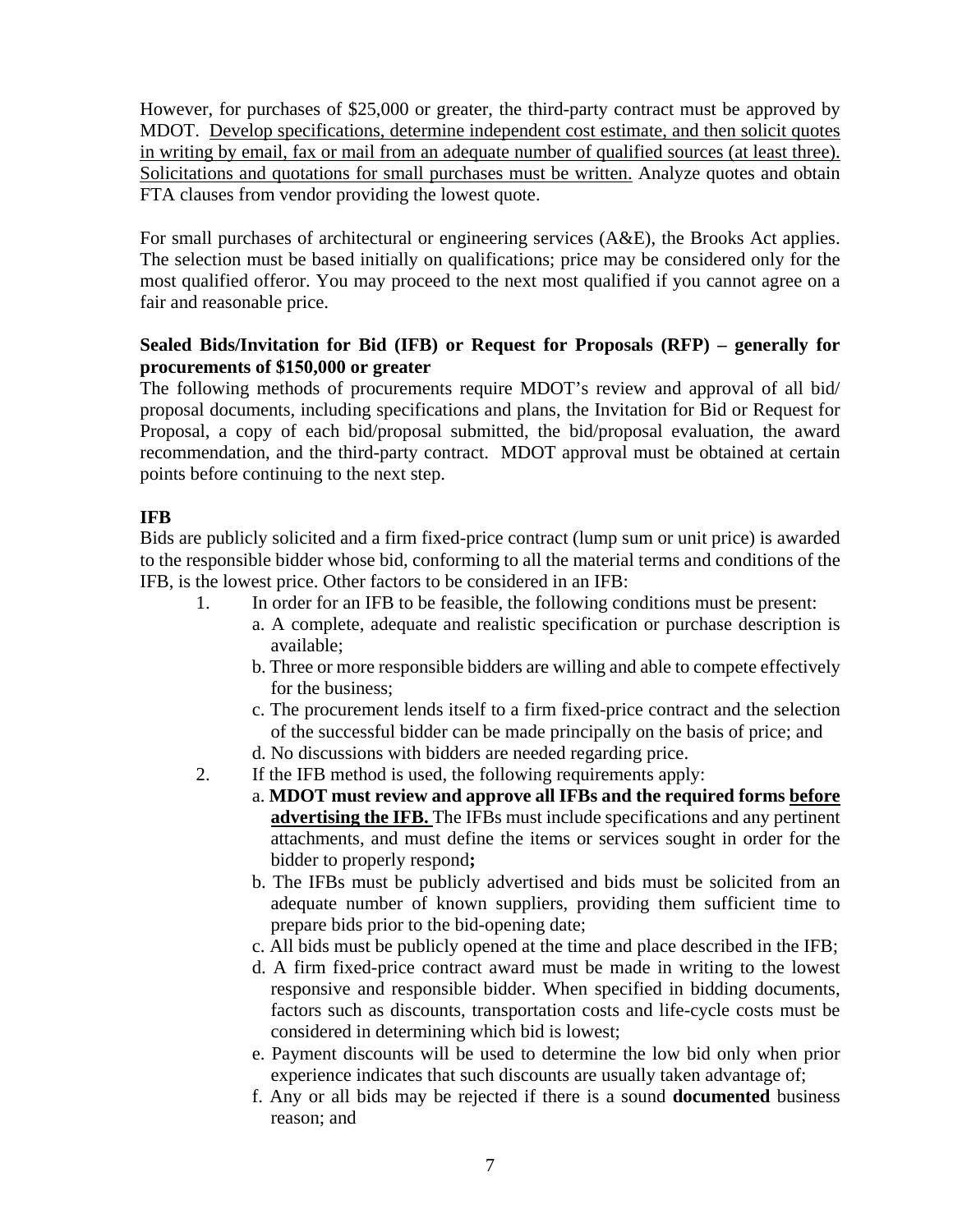- g. The sealed-bid method is the preferred method for procuring construction if the conditions in paragraph 1 apply.
- 3. **A copy of the approved IFB, the bid from the selected bidder, the required forms and a copy of the proposed contract must be forwarded to MDOT for its review prior to the award being made.**

# **RFP**

The competitive proposal method of procurement normally is conducted with more than one source submitting an offer, i.e., proposal. Either a fixed price or cost reimbursement type contract is awarded. This method of procurement is generally used when conditions are not appropriate for the use of an IFB. Typically grantees will use this method for the procurement of operating and consulting services. If this procurement method is used, the following requirements apply:

- 1. RFPs must be publicly advertised and proposals solicited from an adequate number of qualified sources in order to receive at least three responsible bidders.
- 2. All evaluation factors must be identified along with their relative importance, but numerical or percentage ratings or weights need not be disclosed. **MDOT must review and approve the RFP and the required forms before the solicitation is advertised.**
- 3. The RFP may be structured so that the cost information is submitted separately from the proposal itself.
- 4. Grantees must have a method in place for conducting technical evaluations of the proposals received and for selecting awardees. The method of evaluation does not need to be included in the solicitation.
- 5. Award recommendations must be made to the responsible firm whose proposal is most advantageous to the grantee's program with price and other factors considered. Qualitative considerations may include technical design, technical approach, quality of proposed personnel, and/or management plan.
- 6. **A copy of the approved RFP, the proposal from the offeror selected, the required forms and a copy of the proposed contract must be forwarded to MDOT for its review prior to the award being made.**

#### **MDOT's Small Business Program**

FTA-assisted consultant projects and construction (including rehabilitation) projects over \$500,000 that must have a five percent small participation goal unless a waiver is granted by the MDOT Office of Passenger Transportation (OPT). This goal is required as part of MDOT's Small Business Program.

If an IFB method of procurement is being used the IFB must include the following:

Submissions that meet the five percent small business participation goal will be given a five percent price preference when determining the lowest qualified bidder. In determining the lowest bid amount of the qualified bids, the bid amount of those bids that meet the small business goal will be reduced by five percent. The contract will be awarded based on the approved bid amount of the selected bid.

If an RPB method of procurement is being used, the RFP must include the following: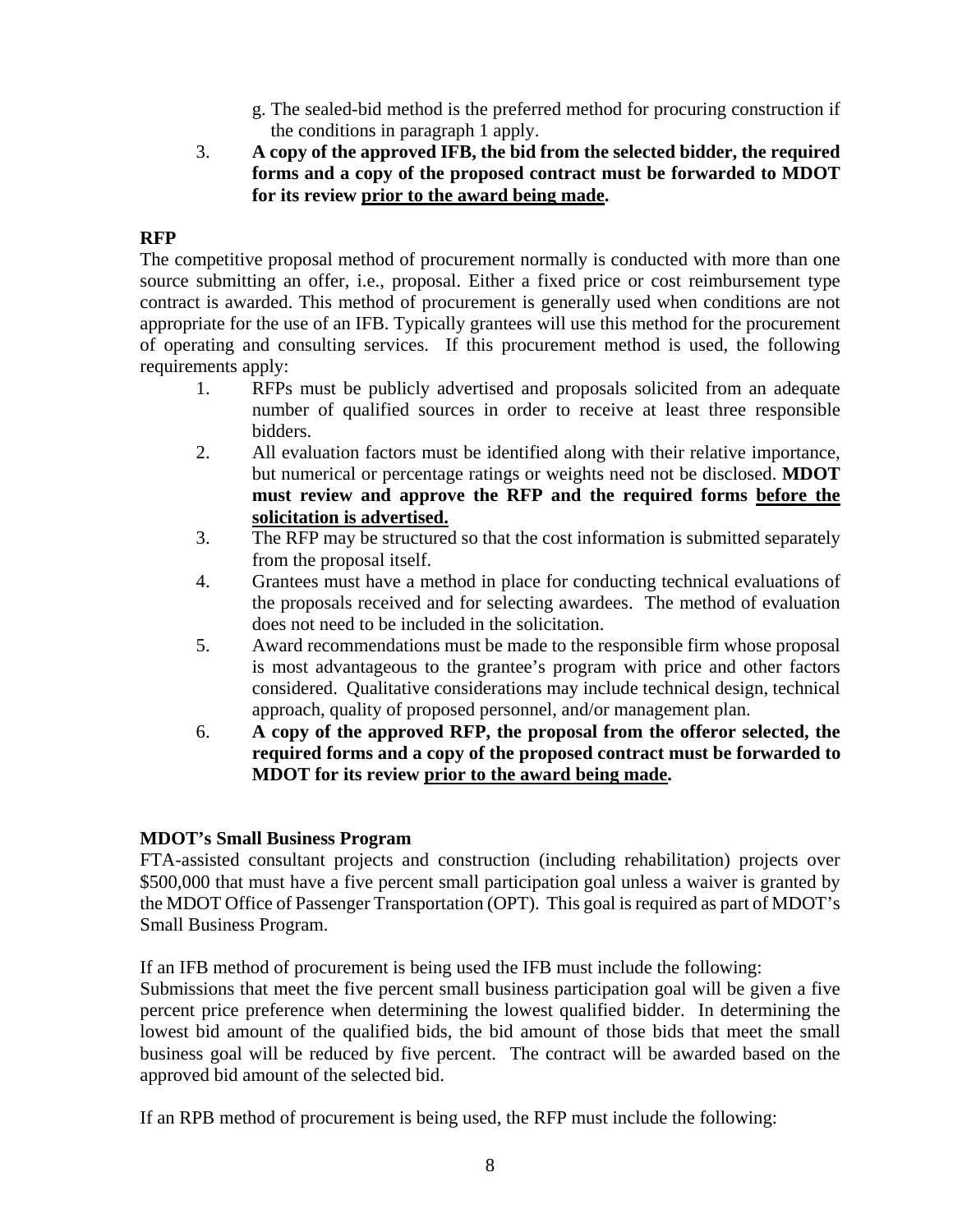Five percent of the total possible points will be assigned to meeting the five percent small business participation goal. The proposer must meet the five percent goal to get the associated points. The contract will be awarded to the proposer with the greatest number of points on all scored items.

#### **Architectural and Engineering Services (A&E) – Brooks Act – any dollar amount**

If contracting for A&E services, the grantee must use competitive proposal procedures based on the Brooks Act as defined in 40 U.S.C. Part 541. Other services considered A&E include program management, construction management, feasibility studies, preliminary engineering, design, surveying, mapping, and services which require performance by a registered or licensed architect or engineer and lead to construction.

- The Brooks Act requires that:
	- 1. An offeror's qualifications are evaluated;
	- 2. Price must be **excluded** as an evaluation factor;
	- 3. Negotiations must be conducted with only the most qualified offeror; and
	- 4. Failing to agree on price, negotiations are then conducted with the next most qualified offeror until a contract award can be made to the most qualified offeror whose price is fair and reasonable to the grantee.
- This "qualifications-based procurement method" can only be used for the procurement of A&E services. This method of procurement cannot be used to obtain other types of services even though a firm that provides A&E services is also a potential source to perform other types of services.
- If this procurement method is used, the following requirements apply:
	- 1. RFPs must be publicly advertised and proposals solicited from an adequate number of qualified sources.
	- 2. All evaluation factors must be identified along with their relative importance, but numerical or percentage ratings or weights need not be disclosed. **MDOT must review and approve the RFP and the required forms before the solicitation is advertised.**
	- 3. The RFP must be structured so that the cost information is submitted separately from the proposal itself.
	- 4. Grantees must have a method in place for conducting technical evaluations of the proposals received and for selecting awardees. The method of evaluation does not need to be included in the solicitation.
	- 5. When this procurement method is used, the following requirements apply:

(a) Most Qualified. Negotiations are conducted with only the most qualified offeror; and

(b) Next Most Qualified. Failing agreement on price, negotiations with the next most qualified offeror and, if necessary, negotiations with successive offerors in descending order must be conducted until a contract award can be made to the offeror whose price the recipient believes is fair and reasonable.

6. **For projects of \$25,000 or more, a copy of the approved RFP, the proposal from the selected offeror, the required forms and a copy of the proposed contract must be forwarded to MDOT for its review prior to the award being made.**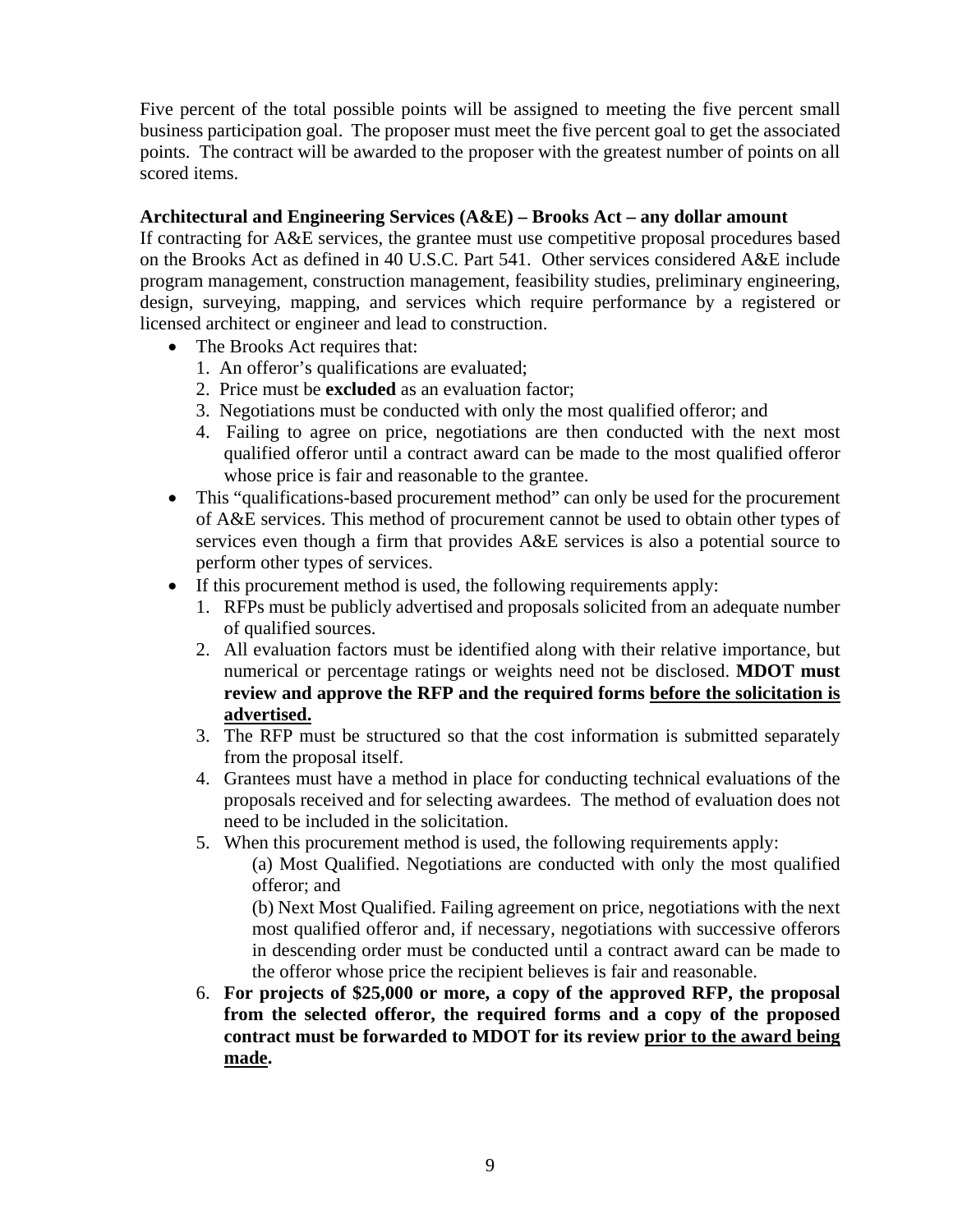#### **Noncompetitive Proposals (Sole Source) – any dollar amount**

Sole-source procurements are accomplished through solicitation or acceptance of a proposal from only one source, or after solicitation of a number of sources, competition is determined to be inadequate. A contract amendment or change order that is not within the scope of the original contract is considered sole-source procurement.

- Procurement by noncompetitive proposals may be used only when the award of a contract is infeasible under small-purchase procedures, IFB or RFP and at least one of the following circumstances applies:
	- 1. The item is available only from a single source;
	- 2. The public urgency or emergency for the requirement will not permit a delay resulting from competitive solicitation;
	- 3. FTA authorizes noncompetitive negotiations;
	- 4. After solicitation of a number of sources, competition is determined inadequate; or
	- 5. The item is an associated capital maintenance item as defined in 49 U.S.C. Section 5307(a) (1) that is procured directly from the original manufacturer or supplier of the item to be replaced. The grantee must first certify in writing to FTA: (1) that such manufacturer or supplier is the only source for such item; and (2) that the price of such item is no higher than the price paid for such item by like customers.
- A detailed cost analysis must be prepared to verify the proposed cost data, the projections of cost data, and the evaluation of the specific elements of costs and profit is required. **This information must accompany the grantee's award recommendation and the recommended bid/proposal when it is submitted to MDOT for review and concurrence prior to the award being made.**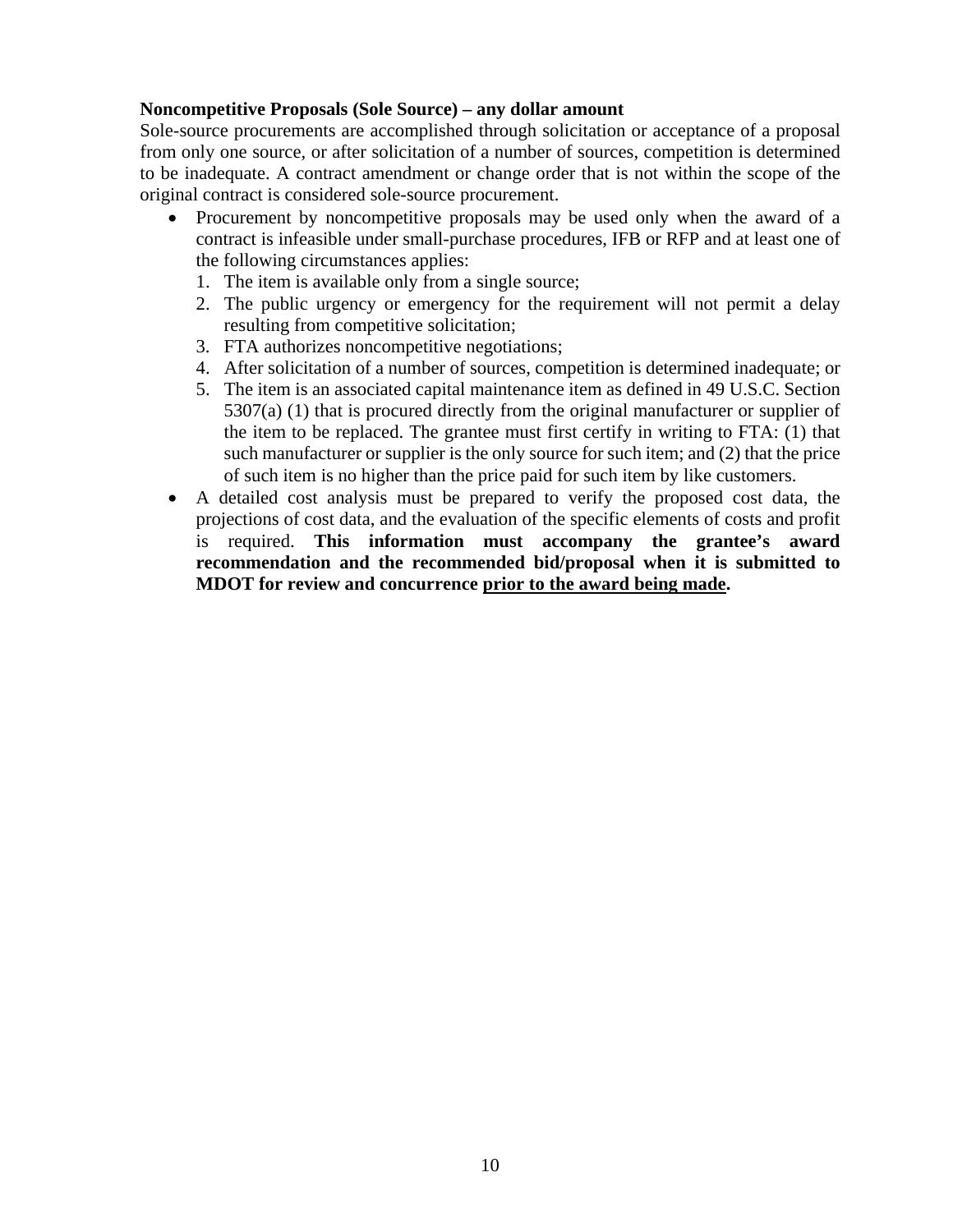# DEFICIENCY AREAS FROM THE PROCUREMENT SYTEM REVIEW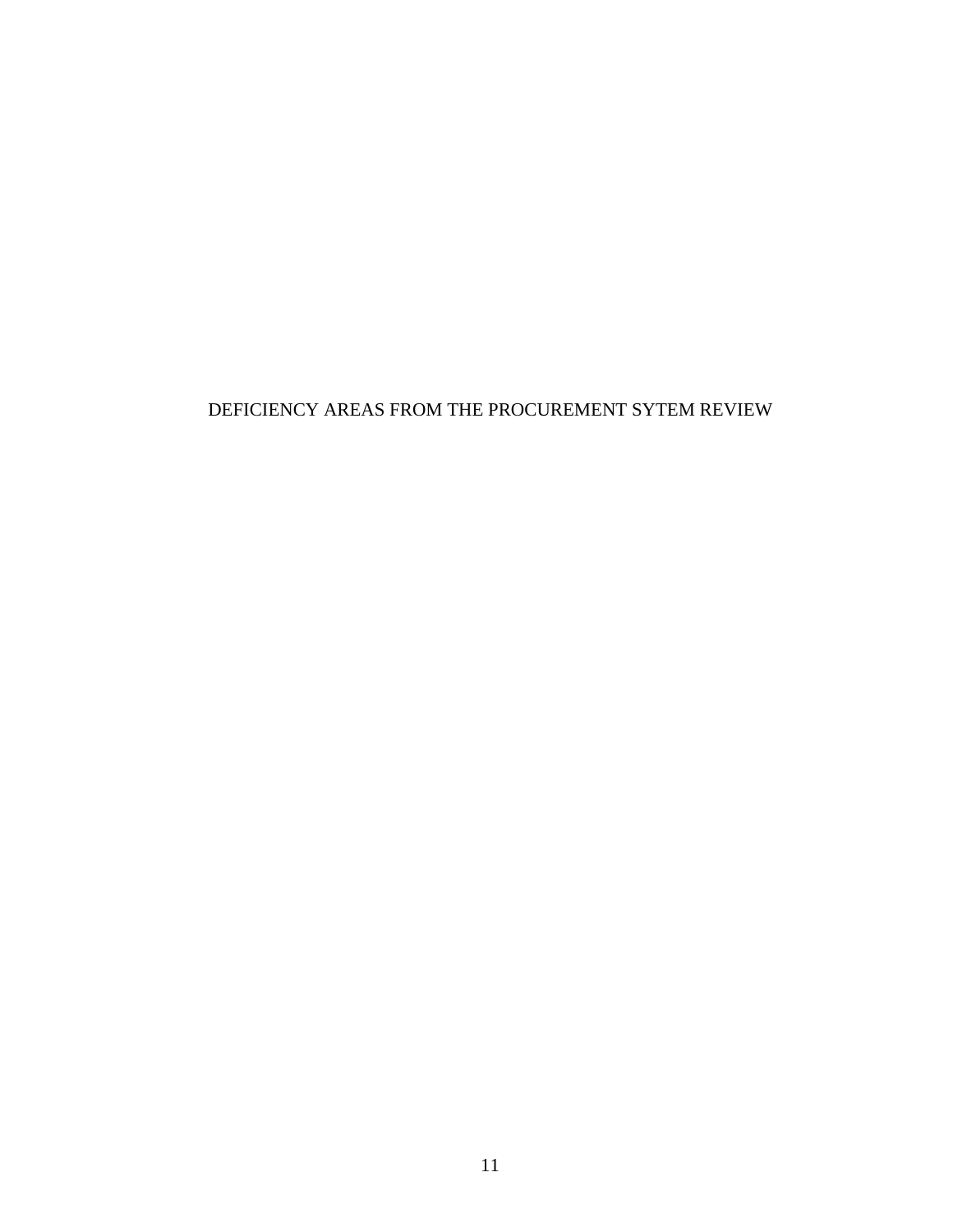# **Written Procurement Selection Procedures (Applies to All Procurements)**

Grantees must have written selection procedures for procurement transactions. All solicitations must:

- Incorporate a clear, accurate description of the technical requirements for the material, product or service to be procured. Such description shall not, in competitive procurements, contain features that unduly restrict competition. The description may include a statement of the qualitative nature of the material, product or service and, when necessary, set forth the minimum essential characteristics and standards to which it must conform to satisfy its intended use. Detailed specifications should be avoided if possible. When it is impractical or uneconomical to make a clear and accurate description of the technical requirements, a "brand name or equal" description may be used to define the performance or other salient characteristics of a procurement. The specific features of the named brand which must be met by offerors shall be clearly stated.
- Determine your independent cost estimate. Independent does not mean independent of your agency – it means independent of (and prior to) quotes, bids or proposals being received.
- Identify all requirements that offerors must fulfill and all other factors to be used in evaluating bids or proposals. The selection criteria generally are determined by the procurement method. Acceptable procurement methods are:

| <b>Procurement</b>        | <b>Threshold</b>  | <b>Written Selection Method</b>       |
|---------------------------|-------------------|---------------------------------------|
| <b>Method</b>             |                   |                                       |
| Micro-Purchase            | Less than         | Equitably distributed among           |
|                           | \$3,000           | qualified suppliers in the local area |
| <b>Small Purchase</b>     | \$3,000 to less   | Lowest quote from a responsive        |
| (Low Quote)               | than \$150,000    | and responsible bidder                |
| <b>Invitation for Bid</b> | Generally         | Lowest offer from a responsive and    |
| (IFB)/Sealed Bid          | \$150,000 or      | responsible bidder                    |
|                           | greater           |                                       |
| Request for               | Generally         | Based on evaluation factors or best   |
| Proposal (RFP)            | \$150,000 or      | value (price and other factors)       |
|                           | greater           |                                       |
| A & E RFP                 | <b>Any Amount</b> | Qualification based                   |
| Sole Source               | <b>Any Amount</b> | Justification required                |

Additional characteristics:

 $\triangleright$  IFB:

- You have a complete, adequate and realistic specification or purchase description.
- Three or more responsible bidders are willing and able to compete.
- The procurement lends itself to a firm fixed-price contract and the selection can be made primarily on the basis of price.
- No discussion with bidders is needed after receipt of offers.
- $\triangleright$  Noncompetitive proposals (sole source) procurement: Only if you can justify not soliciting additional competition as defined in C4220.1F.

# **Grantees should complete Appendix A: Method of Procurement Decision Matrix for all procurements.**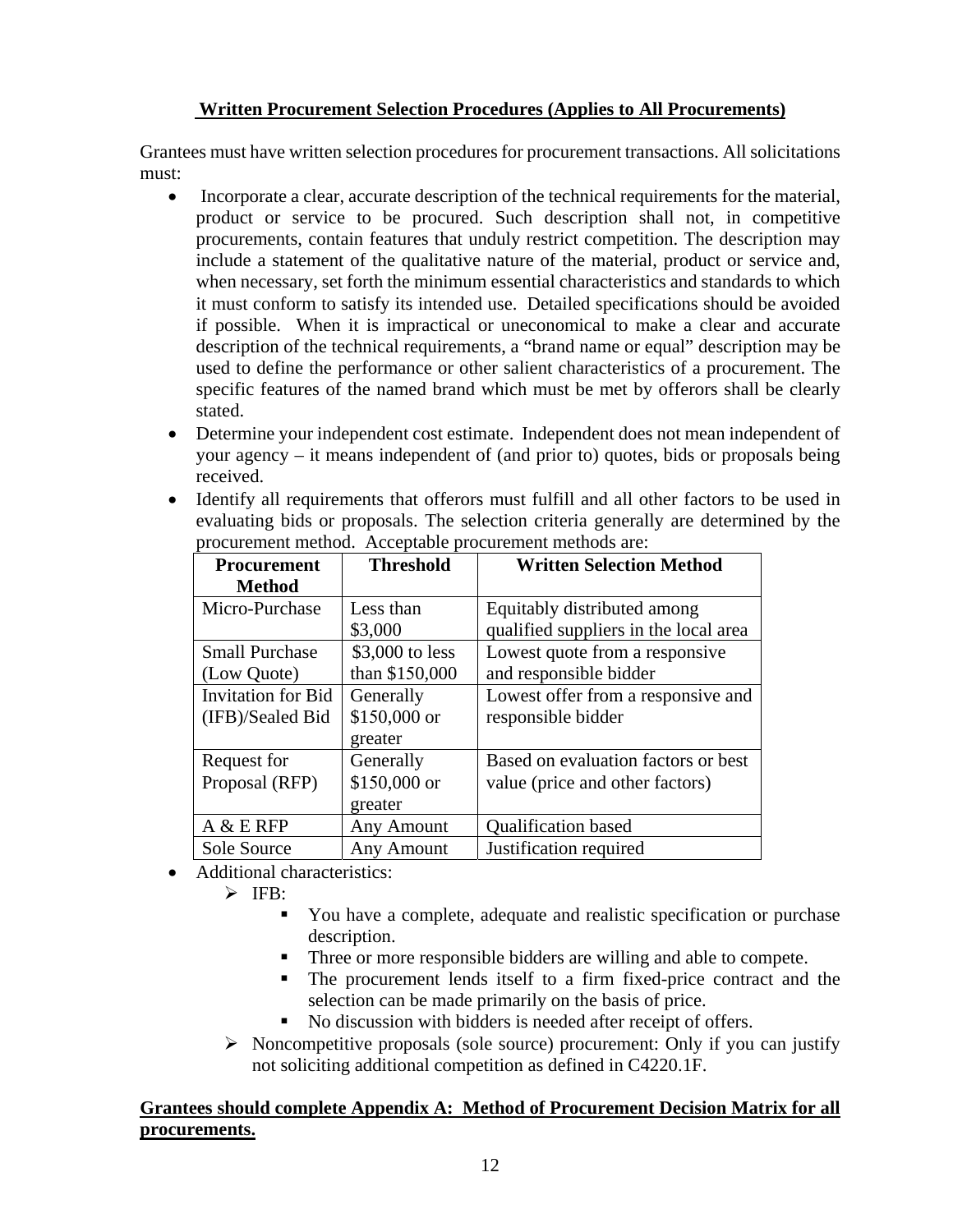### **Unreasonable Qualification Requirements (Applies to All Procurements)**

All procurement transactions should be conducted in a manner providing full and open competition. One situation that is considered restrictive of competition is the placement of unreasonable requirements on firms in order for them to qualify to do business. This may be in the form of:

- unreasonable business requirements;
- unnecessary experience requirements;
- improper prequalification procedures;
- retainer contracts making a noncompetitive award to any person or firm on a retainer contract with the recipient if that award is not for the property or services specified for delivery under the retainer contract;
- excessive bonding;
- brand name only specifying only a brand-name product without allowing offers of an equal" product, or allowing an equal product without listing the salient characteristics that the equal product must meet to be acceptable for award.

Agencies should review specifications in advance of the bid/proposal request to ensure that restrictive requirements are not included in order to optimize the level of competition.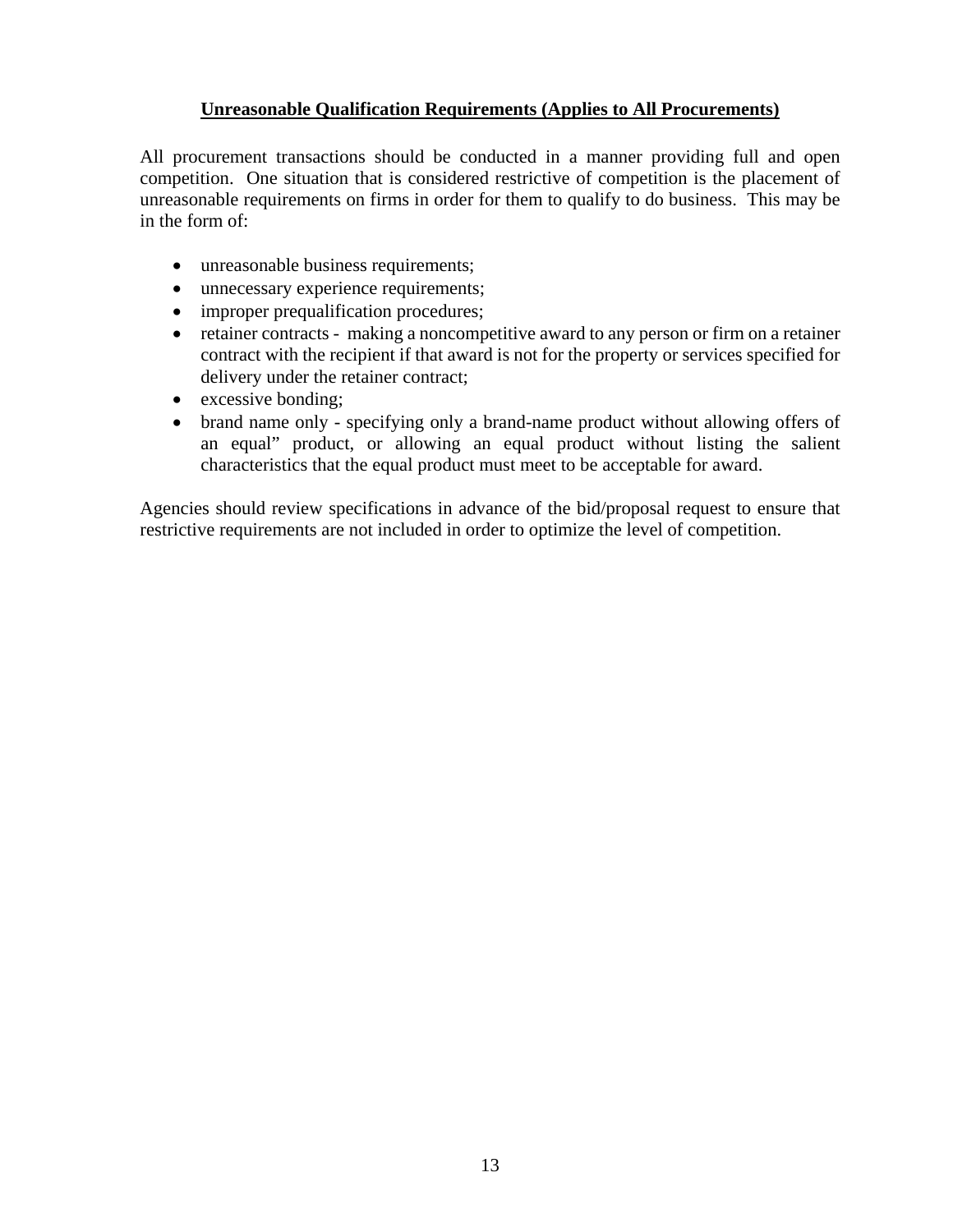#### **Geographic Preferences (Applies to All Procurements)**

Agencies should conduct procurements in a manner that prohibits the use of statutorily or administratively imposed in-state or local geographical preferences in the evaluation of bids or proposals, except in those cases where applicable Federal statutes expressly mandate or encourage geographic preference. This ensures the maximum amount of competition for federally funded programs.

There are some exceptions:

- **Architectural Engineering (A&E) Services.** Geographic location may be a selection criterion if an appropriate number of qualified firms are eligible to compete for the contract in view of the nature and size of the project.
- Licensing. A state may enforce its licensing requirements, provided that those state requirements do not conflict with Federal law.
- **Major Disaster or Emergency Relief.** Federal assistance awarded under the Stafford Act, 42 U.S.C. Section 5150, to support contracts and agreements for debris clearance, distribution of supplies, reconstruction, and other major disaster or emergency assistance activities permits a preference, to the extent feasible and practicable, for organizations, firms, and individuals residing or doing business primarily in the area affected by a major disaster or emergency.

Agencies should review specifications in advance of the bid/proposal request to ensure that geographic preferences are not included in order to optimize the level of competition.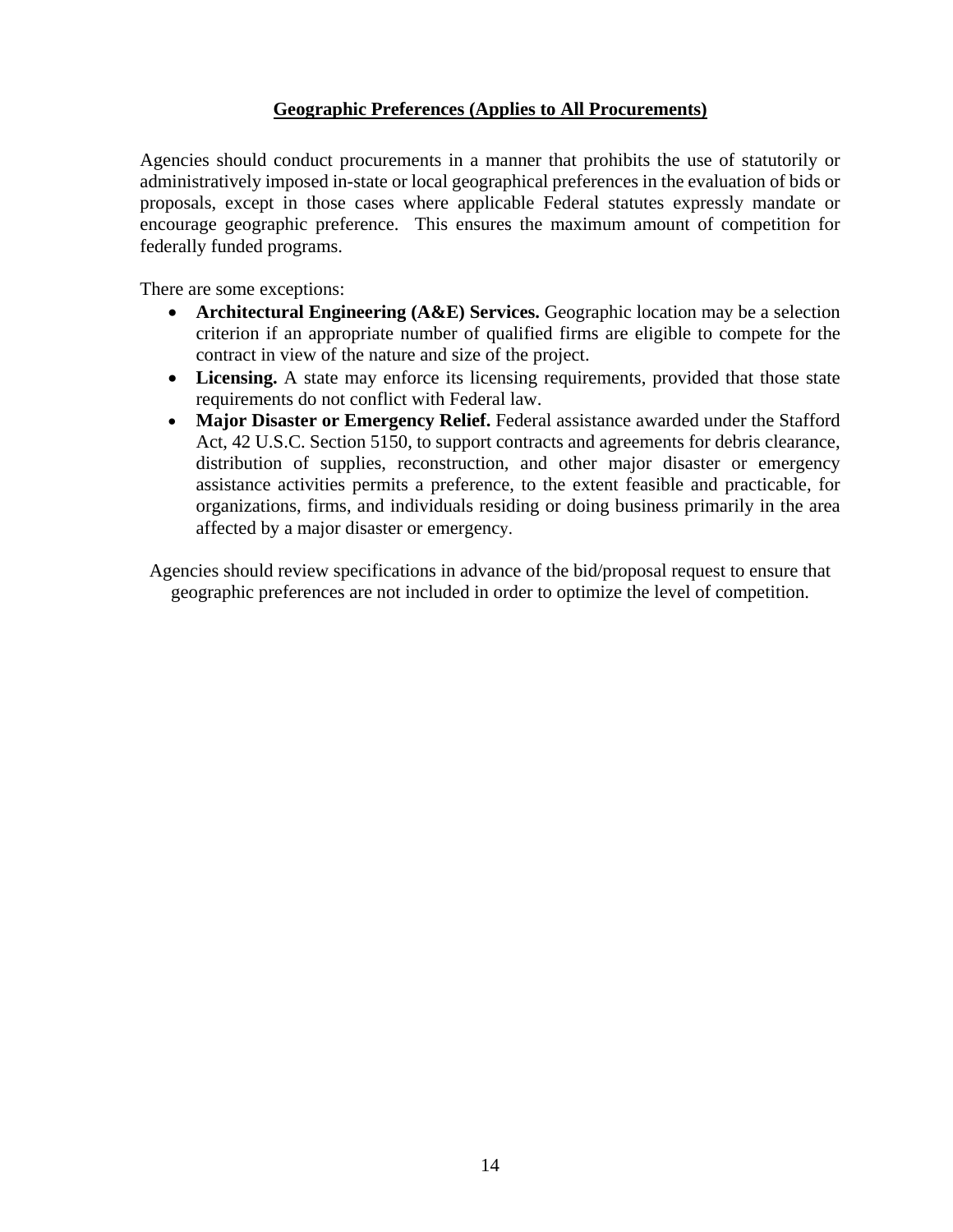#### **Sound and Complete Agreement (Applies to All Procurements)**

All third party contracts should include provisions adequate to form a sound and complete agreement. The following items should be included in third party contracts.

- If there is a Notice to Proceed (NTP) requirement, ensure that the contractor does not begin work until the NTP requirement has been met. Several of the transit agencies' third party contracts included a NTP requirement where the contractor was not to begin to work until receipt of the NTP. However, no NTPs were issued and the contractors began work upon the receipt of the executed third party contract.
- There should be payment and delivery date provisions, if applicable.
- Contracts should either include referenced documents or be very clear in the description of the document, including the name and date of the document. The third party contract should also describe the order of precedence if there is a conflict between the contract and any of the referenced documents.
- If a transit agency is procuring an item such as buses from another recipient's contract, the transit agency's third party contract should include the terms and conditions of the other recipient's contract.

Agencies should review third party contracts to ensure that it is a sound and complete agreement.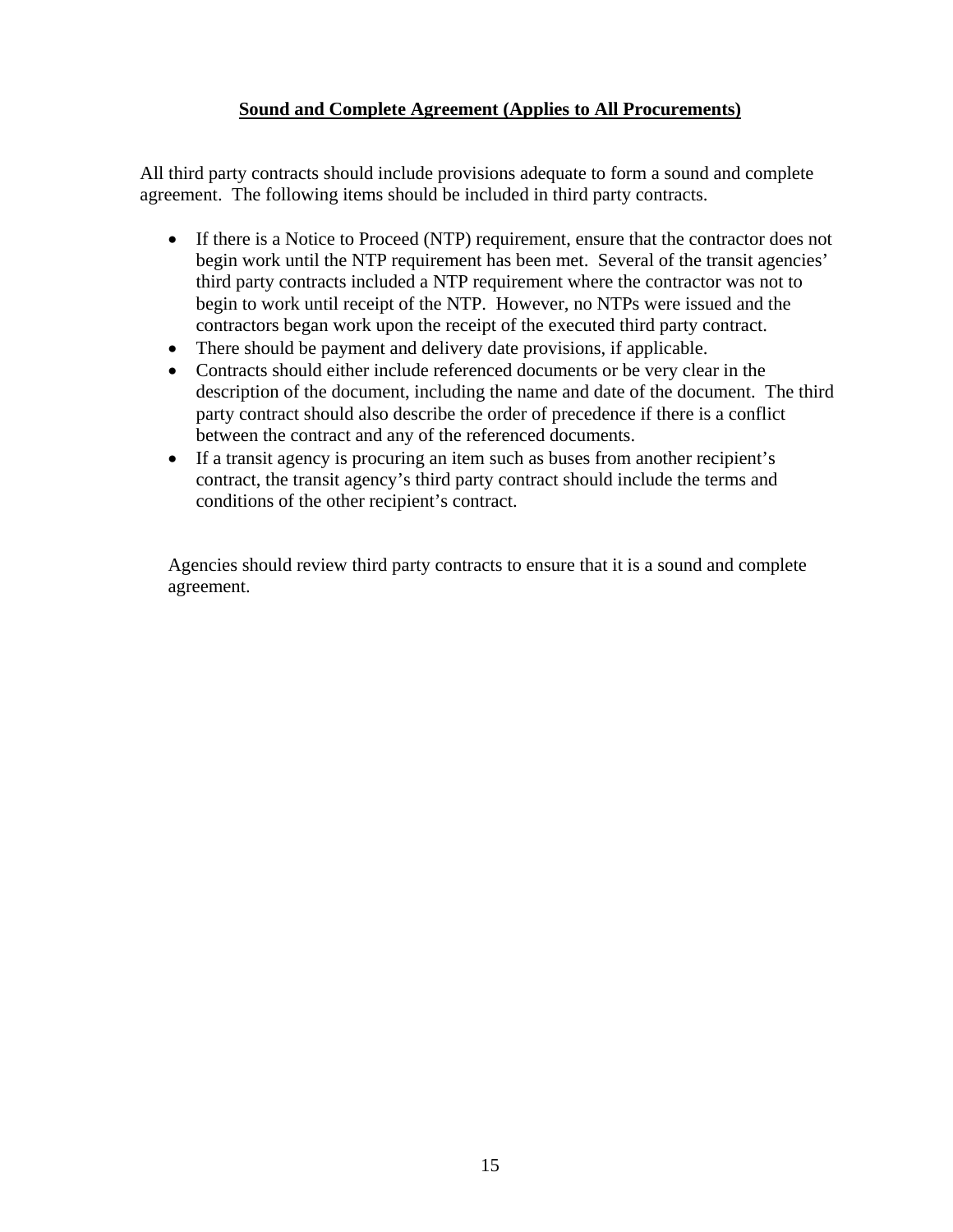# **Clauses (Applies to All Procurements)**

| <b>TYPE OF PROCUREMENT</b>                                                                                |                                              |                                                       |                                                 |                                                    |                                                 |
|-----------------------------------------------------------------------------------------------------------|----------------------------------------------|-------------------------------------------------------|-------------------------------------------------|----------------------------------------------------|-------------------------------------------------|
| (excluding micro-purchases, except Davis-Bacon requirements apply to construction contracts over \$2,000) |                                              |                                                       |                                                 |                                                    |                                                 |
| <b>CLAUSE</b>                                                                                             | <b>Professional</b><br>Services/A&E          | <b>Operations/</b><br><b>Management</b>               | <b>Rolling Stock</b><br><b>Purchase</b>         | <b>Construction</b>                                | Materials &<br><b>Supplies</b>                  |
| No Federal Government<br><b>Obligations to Third Parties</b><br>(by Use of a Disclaimer)                  | All                                          | All                                                   | All                                             | All                                                | All                                             |
| <b>False Statements or Claims</b><br>Civil and Criminal Fraud                                             | All                                          | All                                                   | All                                             | All                                                | All                                             |
| Access to Third-Party Contract<br>Records                                                                 | All                                          | All                                                   | All                                             | All                                                | All                                             |
| Changes to Federal<br>Requirements                                                                        | All                                          | All                                                   | All                                             | All                                                | All                                             |
| Termination                                                                                               | $> $10,000$ if<br>49 CFR Part 18<br>applies. | $> $10,000$ if<br>49 CFR Part<br>18 applies.          | $> $10,000$ if<br>49 CFR Part 18<br>applies.    | $> $10,000$ if<br>49 CFR Part<br>18 applies.       | $> $10,000$ if<br>49 CFR Part 18<br>applies.    |
| Civil Rights (Title VI, EEO,<br>ADA)                                                                      | > \$10,000                                   | > \$10,000                                            | > \$10,000                                      | > \$10,000                                         | > \$10,000                                      |
| <b>Disadvantaged Business</b><br>Enterprises (DBEs)                                                       | All                                          | All                                                   | All                                             | All                                                | All                                             |
| Incorporation of FTA Terms                                                                                | All                                          | All                                                   | All                                             | All                                                | All                                             |
| <b>Suspension and Debarment</b>                                                                           | $>$ \$25,000                                 | > \$25,000                                            | $>$ \$25,000                                    | > \$25,000                                         | > \$25,000                                      |
| <b>Buy America</b>                                                                                        |                                              |                                                       | > \$100,000                                     | > \$100,000                                        | > \$100,000                                     |
| Resolution of Disputes,<br>Breaches, or Other Litigation                                                  | > \$100,000                                  | > \$100,000                                           | > \$100,000                                     | > \$100,000                                        | > \$100,000                                     |
| Lobbying                                                                                                  | > \$100,000                                  | > \$100,000                                           | > \$100,000                                     | > \$100,000                                        | > \$100,000                                     |
| Clean Air                                                                                                 | > \$100,000                                  | > \$100,000                                           | > \$100,000                                     | > \$100,000                                        | > \$100,000                                     |
| Clean Water                                                                                               | > \$100,000                                  | > \$100,000                                           | > \$100,000                                     | > \$100,000                                        | > \$100,000                                     |
| Cargo Preference                                                                                          |                                              |                                                       | For property<br>transported by<br>ocean vessel. | For property<br>transported<br>by ocean<br>vessel. | For property<br>transported by<br>ocean vessel. |
| Fly America                                                                                               | For foreign air<br>transport or<br>travel.   | For foreign<br>air transport<br>or travel.            | For foreign air<br>transport or<br>travel.      | For foreign<br>air transport<br>or travel.         | For foreign air<br>transport or<br>travel.      |
| Davis-Bacon Act*                                                                                          |                                              |                                                       |                                                 | $>$ \$2,000<br>(including<br>ferry vessels)        |                                                 |
| Contract Work Hours and<br>Safety Standards Act                                                           |                                              | > \$100,000<br>(except<br>transportation<br>services) | > \$100,000                                     | > \$100,000<br>(including<br>ferry vessels)        |                                                 |

The matrix below summarizes the clauses required for the different types of procurements.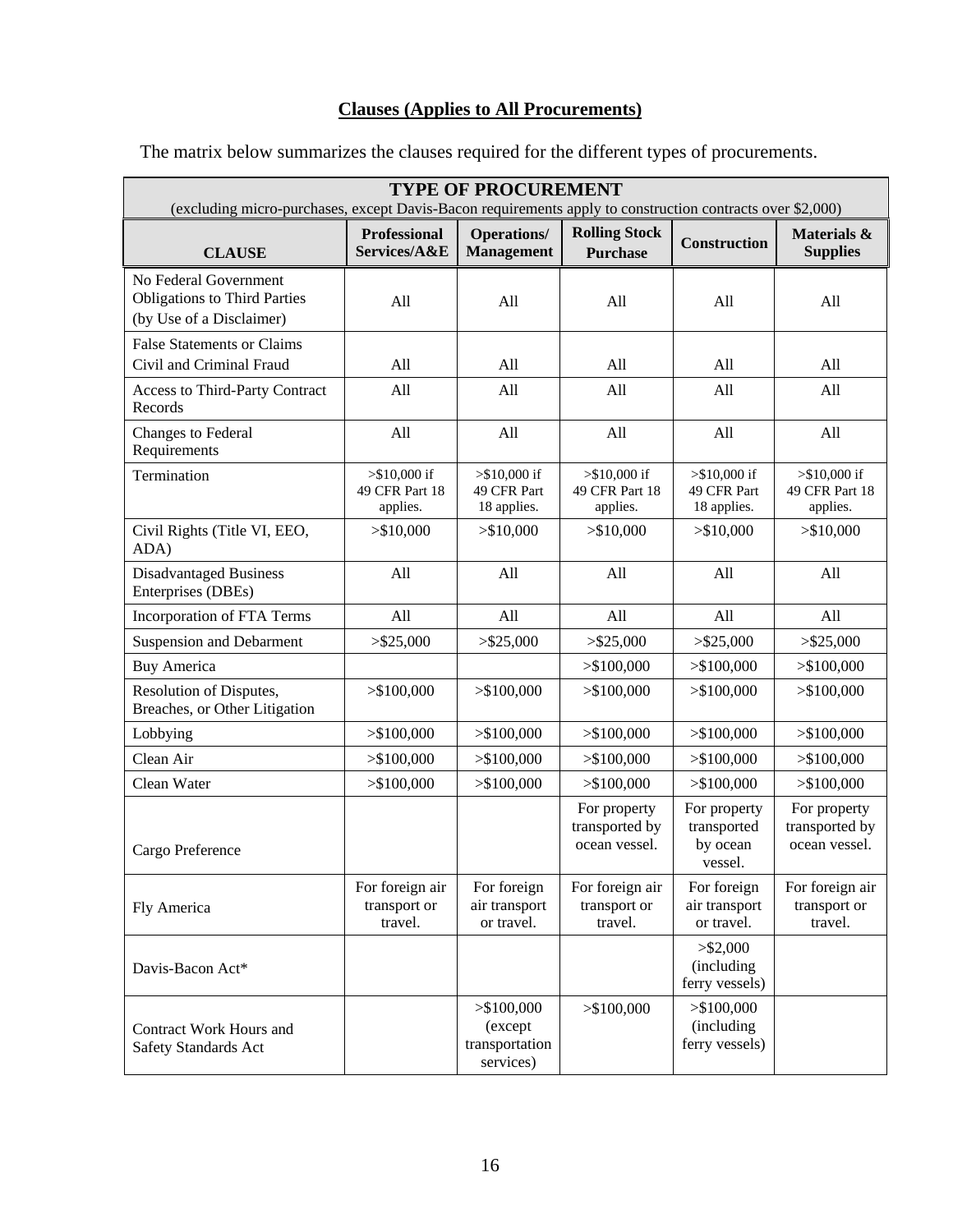| <b>TYPE OF PROCUREMENT</b><br>(excluding micro-purchases, except Davis-Bacon requirements apply to construction contracts over \$2,000) |                                         |                                                                                                   |                                         |                                                                                                   |                                                                                                   |
|-----------------------------------------------------------------------------------------------------------------------------------------|-----------------------------------------|---------------------------------------------------------------------------------------------------|-----------------------------------------|---------------------------------------------------------------------------------------------------|---------------------------------------------------------------------------------------------------|
| <b>CLAUSE</b>                                                                                                                           | <b>Professional</b><br>Services/A&E     | <b>Operations/</b><br><b>Management</b>                                                           | <b>Rolling Stock</b><br><b>Purchase</b> | <b>Construction</b>                                                                               | Materials &<br><b>Supplies</b>                                                                    |
| Copeland Anti-Kickback Act                                                                                                              |                                         |                                                                                                   |                                         | $>$ \$2,000<br>(including<br>ferry vessels)                                                       |                                                                                                   |
| Bonding                                                                                                                                 |                                         |                                                                                                   |                                         | $> $100,000**$                                                                                    |                                                                                                   |
| Seismic Safety                                                                                                                          | A&E for New<br>Buildings &<br>Additions |                                                                                                   |                                         | <b>New</b><br>Buildings &<br>Additions                                                            |                                                                                                   |
| <b>Transit Employee Protective</b><br>Arrangements                                                                                      |                                         | Transit<br>Operations                                                                             |                                         |                                                                                                   |                                                                                                   |
| <b>Charter Service Operations</b>                                                                                                       |                                         | All                                                                                               |                                         |                                                                                                   |                                                                                                   |
| <b>School Bus Operations</b>                                                                                                            |                                         | All                                                                                               |                                         |                                                                                                   |                                                                                                   |
| Drug Use and Testing                                                                                                                    |                                         | Transit<br>Operations                                                                             |                                         |                                                                                                   |                                                                                                   |
| Alcohol Misuse and Testing                                                                                                              |                                         | Transit<br>Operations                                                                             |                                         |                                                                                                   |                                                                                                   |
| <b>Patent Rights</b>                                                                                                                    | Research &<br>Development               |                                                                                                   |                                         |                                                                                                   |                                                                                                   |
| Rights in Data and Copyright<br>Requirements                                                                                            | Research &<br>Development               |                                                                                                   |                                         |                                                                                                   |                                                                                                   |
| <b>Energy Conservation</b>                                                                                                              | All                                     | All                                                                                               | All                                     | All                                                                                               | All                                                                                               |
| <b>Recycled Products</b>                                                                                                                |                                         | Contracts for<br>items<br>designated by<br>EPA, when<br>procuring<br>\$10,000 or<br>more per year |                                         | Contracts for<br>items<br>designated by<br>EPA, when<br>procuring<br>\$10,000 or<br>more per year | Contracts for<br>items<br>designated by<br>EPA, when<br>procuring<br>\$10,000 or<br>more per year |
| Conformance with ITS National<br>Architecture                                                                                           | <b>ITS</b> Projects                     | <b>ITS</b> Projects                                                                               | <b>ITS</b> Projects                     | <b>ITS</b> Projects                                                                               | <b>ITS</b> Projects                                                                               |
| <b>ADA</b> Access                                                                                                                       | A&E                                     | All                                                                                               | All                                     | All                                                                                               | All                                                                                               |
| Notification of Federal<br>Participation for States                                                                                     | Limited to<br><b>States</b>             | Limited to<br><b>States</b>                                                                       | Limited to<br><b>States</b>             | Limited to<br><b>States</b>                                                                       | Limited to<br><b>States</b>                                                                       |

\*Davis-Bacon Act: The Davis-Bacon Act provides that contracts in excess of \$2,000 for construction, alteration, or repair (including painting and decorating) of public buildings or public works within the United States shall contain a clause that no laborer or mechanic employed directly upon the site of the work shall receive less than the prevailing wage rates as determined by the Secretary of Labor. Once the contract is awarded, the transit agency must ensure that the contractor comply with the provisions of the contract clause. This means ensuring that the appropriate signs are available and posted, as well as ensuring that the appropriate payrolls and certificates are submitted not less frequently than weekly. The transit agency is required to check certified payroll records and compare the hourly rate with the wage determination to ensure compliance with Davis-Bacon. The transit agency will submit in writing to MDOT their concurrence with the certified payroll records. MDOT will review one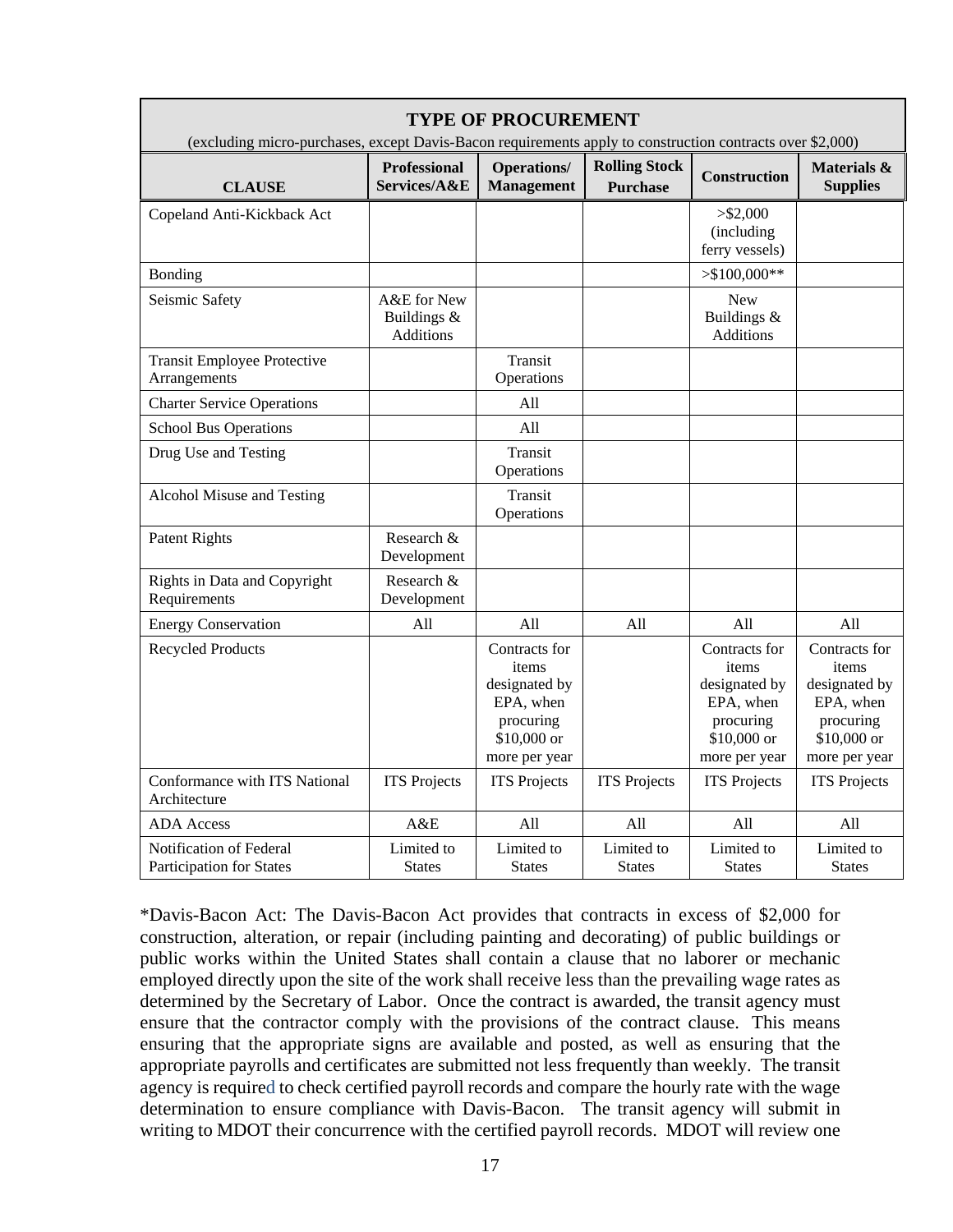week of payroll records for each construction project during our triennial review. For small urban agencies receiving funds directly from MDOT, you should include with your first payment request one week of certified payroll records for MDOTs review, along with your concurrence of compliance with Davis-Bacon in writing. You may obtain the prevailing wages at: http://www.wdol.gov/dba.aspx#0.

\*\*Bonding (Construction Over \$100,000)

.

(a) Bid Guarantee. Both FTA and the Common Grant Rules require a bid guarantee from each bidder equivalent to 5 percent of the bid price. The "bid guarantee" shall consist of a firm commitment such as a bid bond, certified check, or other negotiable instrument accompanying a bid as assurance that the bidder will honor its bid upon acceptance of his bid.

(b) Performance Bond. Both FTA and the Common Grant Rules require a performance bond on the part of the contractor for 100 percent of the contract price. A "performance bond" is one executed in connection with a contract to secure fulfillment of all the contractor's obligations under such contract.

(c) Payment Bond. Both FTA and the Common Grant Rules generally require the third party contractor to obtain a standard payment bond for 100 percent of the contract price. A "payment bond" is one executed in connection with a contract to assure payment as required by law of all people supplying labor and material in the execution of the work provided for in the contract. FTA has determined the following payment bond amounts are adequate to protect FTA's interest and will accept a local bonding policy that meets the following minimums:

(1) Less Than \$1 Million. Fifty percent of the contract price if the contract price is not more than \$1 million;

(2) More Than \$1 Million but Less Than \$5 Million. Forty percent of the contract price if the contract price is more than \$1 million but not more than \$5 million; or

(3) More Than \$5 Million. Two and a half million dollars if the contract price is more than \$5 million

**Grantees should include the appropriate clauses in third party contracts of \$25,000 or greater. For procurements under \$25,000, grantees should complete Appendix B: Certification of Compliance with Federal contract clauses unless the item is purchase offthe shelf. Off-the-shelf means the item was not made specifically for the agency. For instance, purchasing a copier from an office supply store or buying a car directly off a dealership lot. However, if the car is specially ordered for the agency, it is no longer considered off-the-shelf and Appendix B applies.**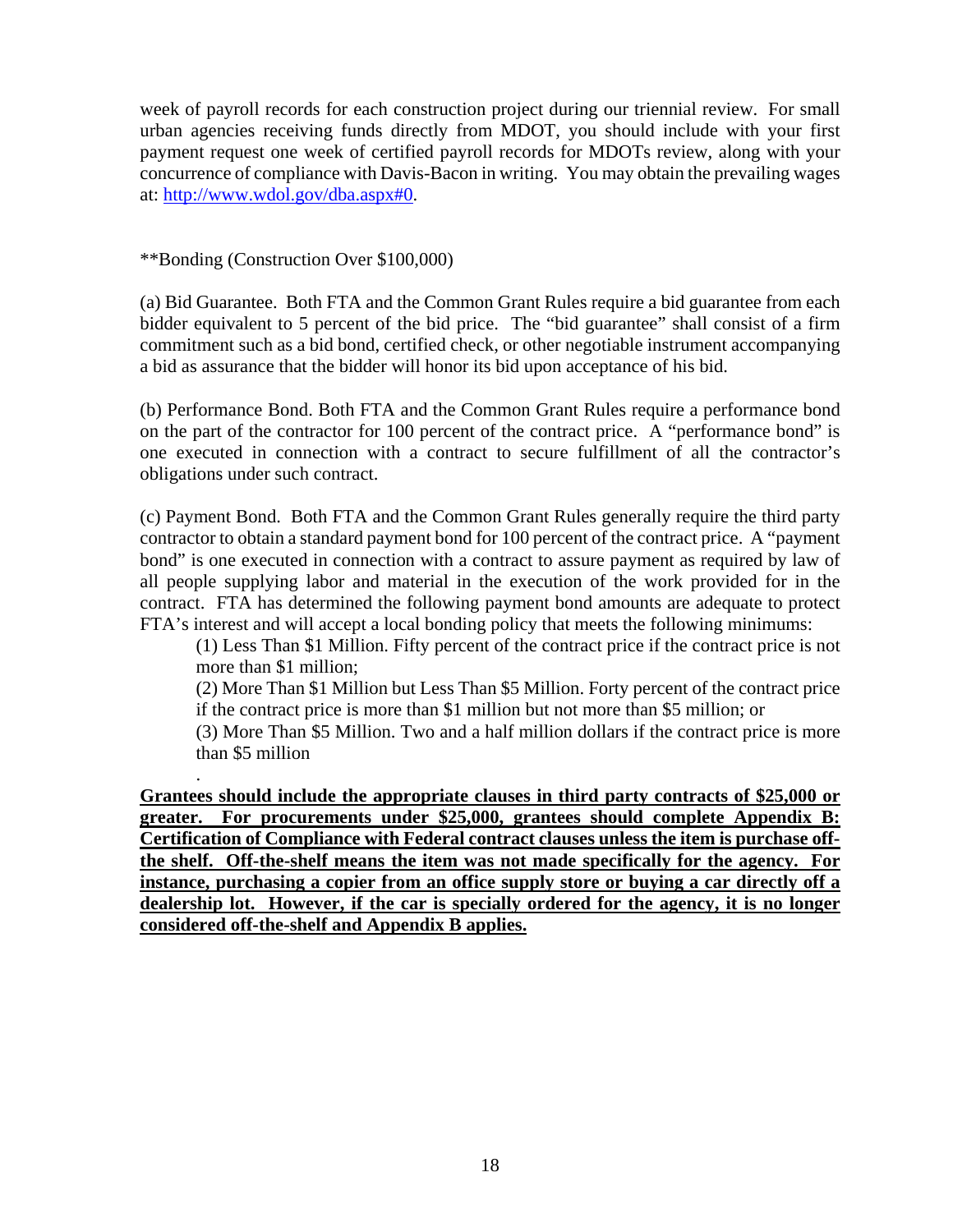# **Written Record of Procurement History (Applies to All Procurements)**

A properly documented procurement file provides an audit trail from the initiation of the procurement to the beginning of the contract. The *Best Practices Procurement Manual* recommends the following procurement file documentation where appropriate:

- Purchase request, acquisition planning information and other pre-solicitation documents
- Evidence of availability of funds
- Rationale for the method of procurement (negotiations, formal advertising)
- Rationale for the type of procurement
- List of sources solicited
- Independent cost estimate
- State of work/scope of services
- Copies of published notices of proposed contract action
- Copy of the solicitation, all addenda and all amendments
- Liquidated damages determination
- An abstract of each offer or quote
- Contractor's contingent fee representation and other certifications and representations
- Contracting Officer's determination of contractor responsiveness and responsibility (Appendix J)
- Cost or pricing data
- Determination that price is fair and reasonable, including an analysis of the price (Appendix H) or cost data (Appendix I)
- Basis of contractor selection
- Required internal approvals for award
- Notice of award
- Notice to unsuccessful quarters or offerors and record of any debriefing
- Record of any protest
- Bid, Performance, Payment or other bond documents and notices to sureties
- Required insurance documents, if any
- Notice to proceed

Grantees must maintain a file for all procurements. Include this list in the file and document which items are not applicable. **Appendix C: Written Record of Procurement History Checklist** can be used to help determine the contents of procurement files.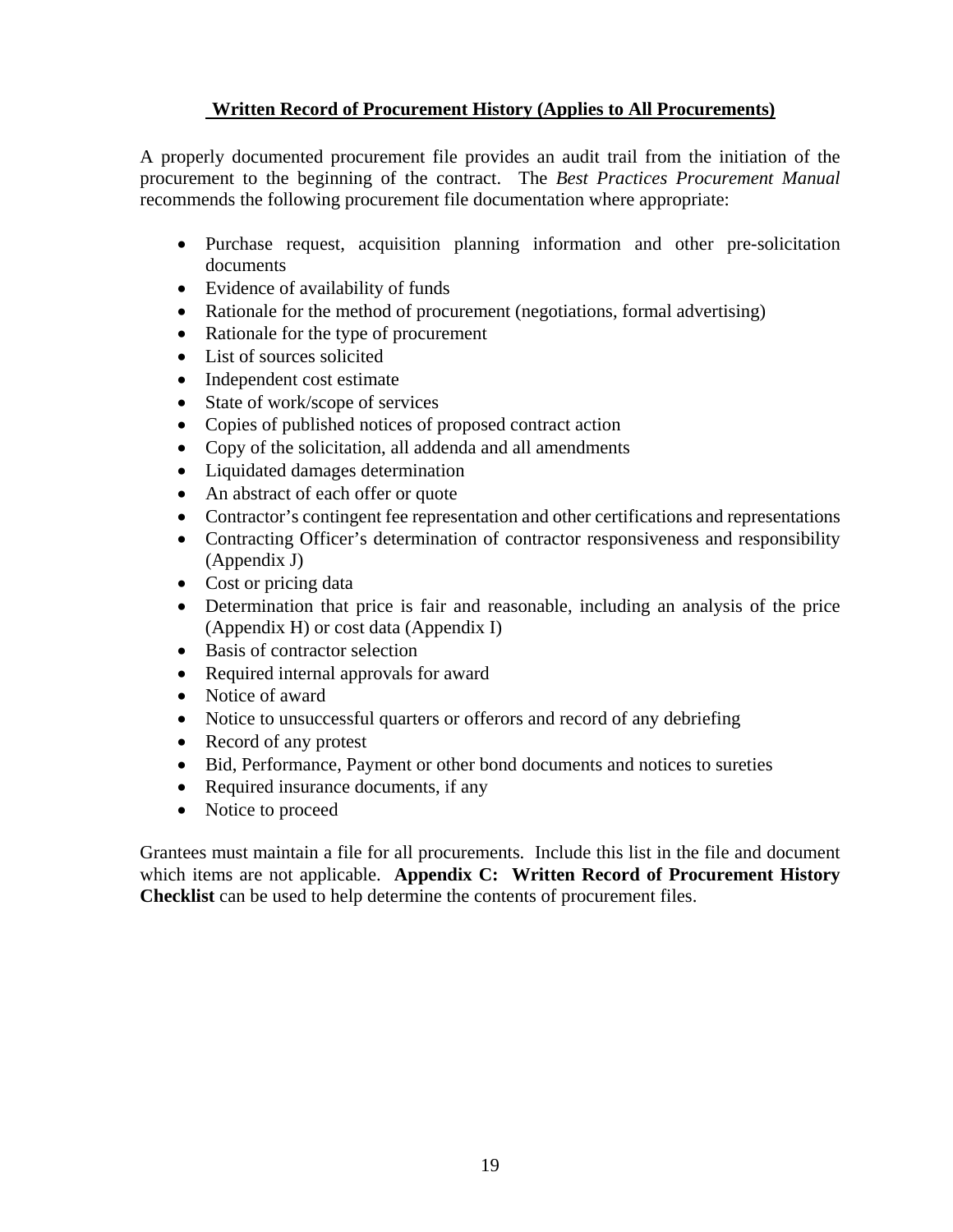### **Progress Payments (Applies to All Procurements)**

Progress payments are payments for costs incurred by the contractor in the performance of the contract before the contract work has been completed. FTA assistance may be used to support progress payments provided:

- the recipient obtains adequate security for those payments, and
- the recipient has sufficient documentation to substantiate the work performed for which payment is requested.
- Progress payments for construction contracts must be made on a percentage of completion basis (as described in the Common Grant Rules). This payment method may not be used in non-construction contracts.

Agencies should review third party contracts to ensure any progress payments are supported by adequate security.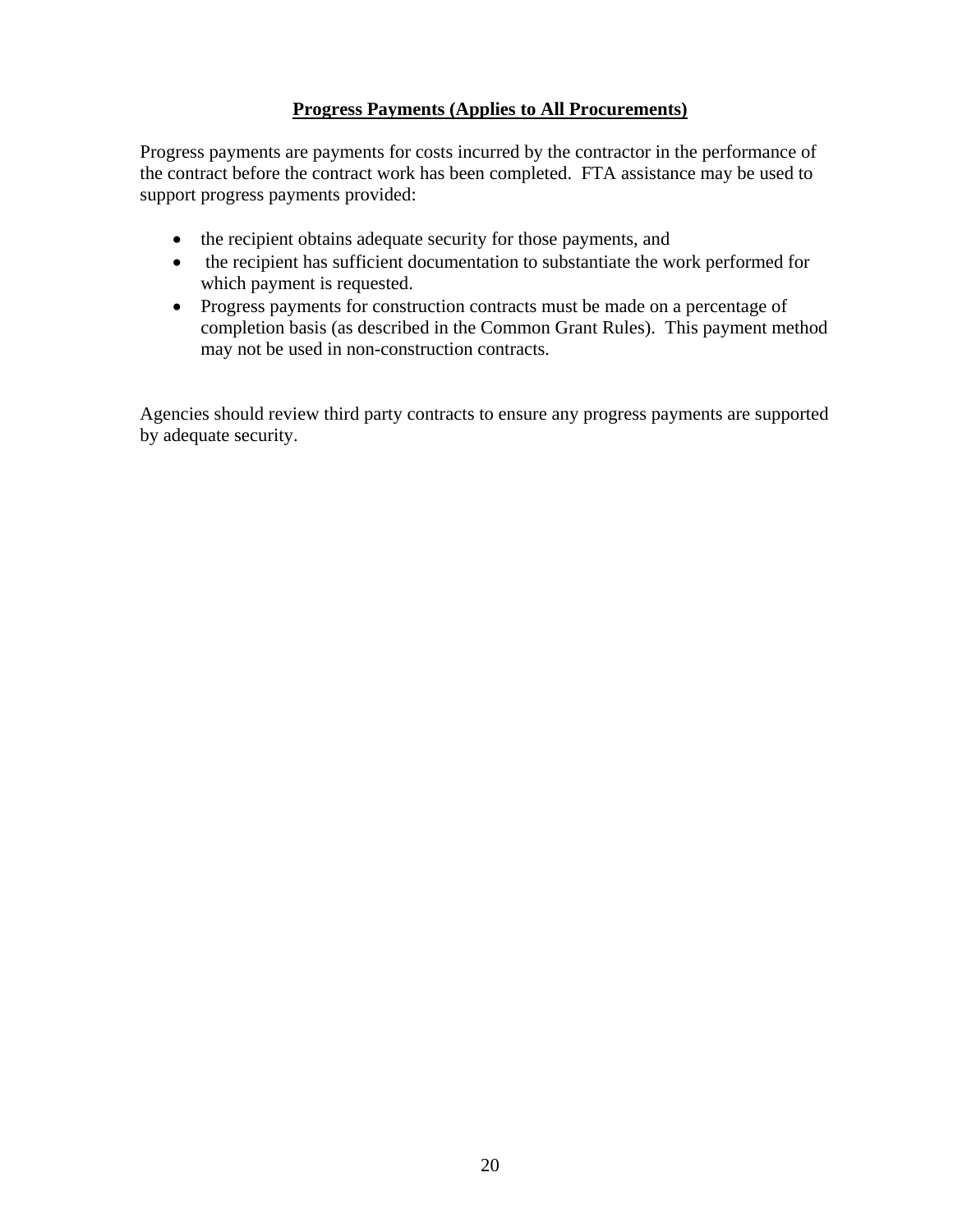### **Fair and Reasonable Price Determination (Applies to Micro-Purchases)**

Micro-purchases (under \$3,000) do not require more than one price or quote, as long as you determine that the price paid is fair and reasonable. The procurement file must include a statement certifying that the price paid is fair and reasonable and how this determination was derived.

Some acceptable ways to determine that a price is fair and reasonable:

- Compare the quoted price to the price paid recently for the same type of item.
- Published advertisement that shows regular and sale prices.
- Item is a standard commercial item sold in the open marketplace.
- Purchase was made from an existing blanket purchase agreement for which competition was obtained.

#### **Grantees should complete Appendix D: Fair and Reasonable Price Determination.**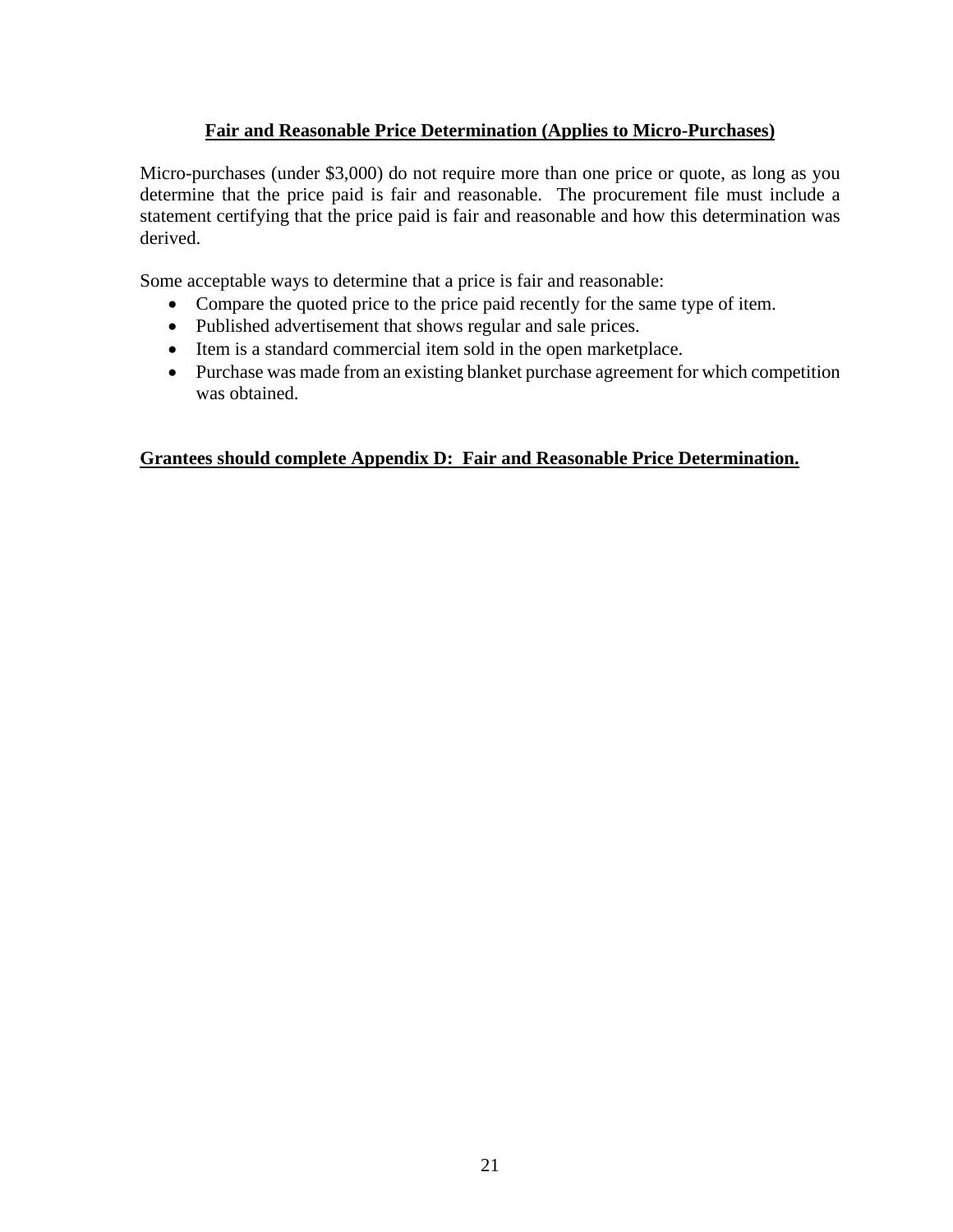#### **Assignment of Rights or Piggybacking (Applies to All Procurements Except Micro-Purchases)**

Although FTA does not encourage the practice, a recipient may assign its contractual rights to purchase property and services to other recipients if the original contract contains an appropriate assignability clause that provides for the assignment of all or a portion of the specified deliverables as originally advertised, competed, evaluated, and awarded, or other appropriate assignment provisions. Some refer to this process as "piggybacking."

- If the supplies or services were solicited, competed and awarded through the use of an indefinite-delivery-indefinite-quantity (IDIQ) contract, then both the solicitation and contract award must contain both a minimum and maximum quantity that represent the reasonably foreseeable needs of the party(s) to the solicitation and contract.
- An FTA recipient that obtains these contractual rights through assignment may exercise them after first determining the contract price remains fair and reasonable, and all Federal requirements have been addressed in the contract's clauses. The recipient is not required to perform a second price analysis if a price analysis was originally performed. However, the recipient must determine the contract price or prices originally established are still fair and reasonable.
- The recipient is responsible for Buy America compliance with the transaction and assuring that they execute all of the required pre-award and post-delivery Buy America audit certifications.
- Transit agencies are no longer able to purchase off other state's purchasing schedules.

**Grantees should obtain appropriate appendices form the original contracting agency, or obtain information from that agency to complete the appropriate appendices as outlined in the matrix "MDOT Review of Procurements".** 

**Grantees must also demonstrate how it was determined the prices are still fair and reasonable depending on the type of procurement: Small purchases: Appendix F: Quotations IFB/RFP: Appendix H: Price Analysis or Appendix I: Cost Analysis**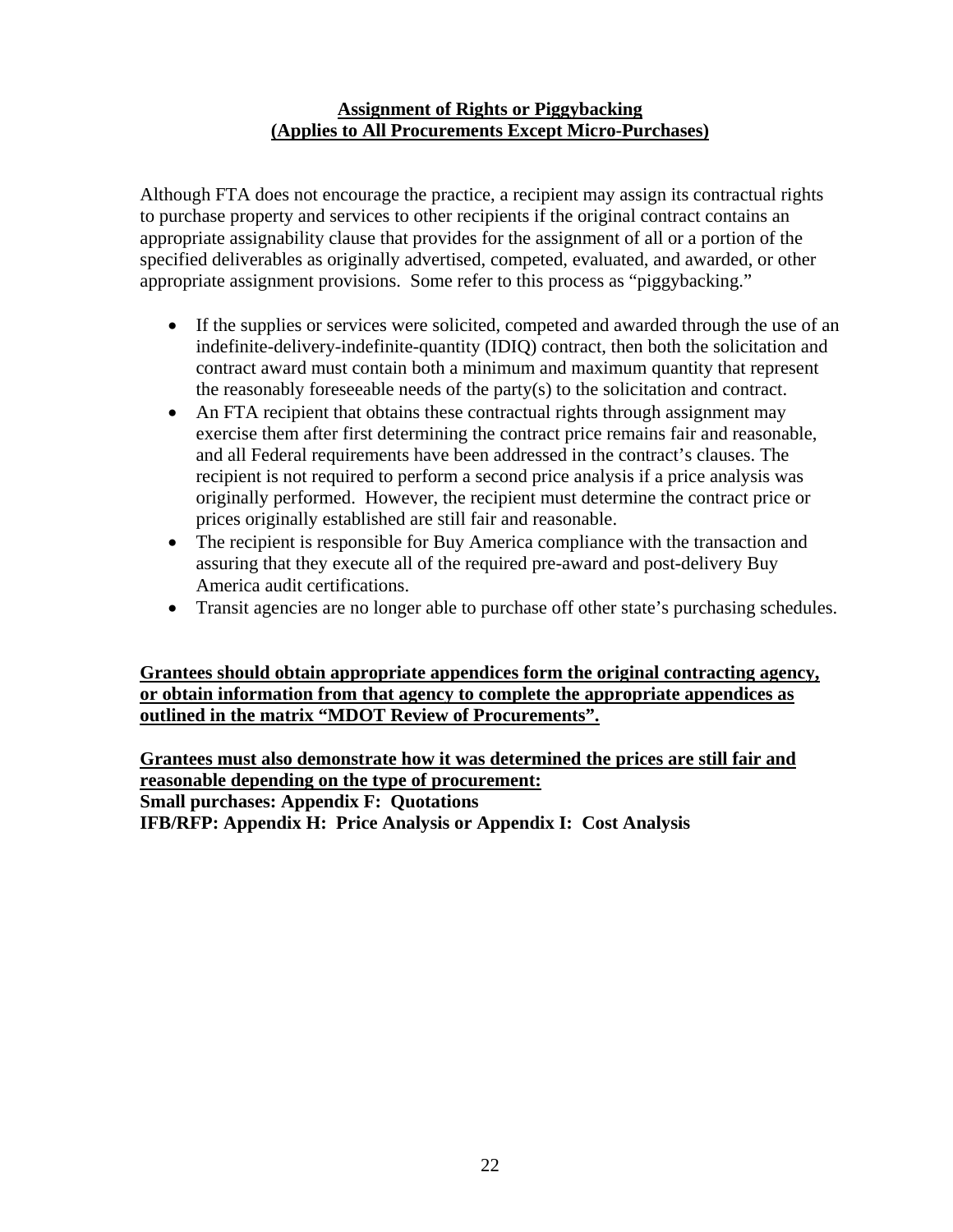#### **Adequate Competition – Three or More Responsible Bidders/Proposers (Applies to All Procurements Except Micro-Purchases)**

An acceptable level of competition requires at least three responsible bidders/proposers with responsive bids/proposals. To determine whether a contractor is a responsible bidder, the agency must consider contractor integrity, compliance with public policy (e.g., EEO record, not debarred or suspended), record of past performance, and financial and technical resources. A determination of responsibility may be affected by new information up to the time of contract award.

# **Fewer than Minimum Offers (Three)**

When fewer than three responsive offers from responsible offerors have been received, the following actions will apply:

- **Use Fewer than Minimum Offers (Three) Evaluation Form (Appendix G) to document the evaluation result.** 
	- $\checkmark$  Determine if there was adequate competition. Talk to those firms solicited to find out why they did not submit bids/proposals. If the reason is a restrictive specification or a delivery requirement that fewer than three offerors could meet, you have inadequate competition. Determine if the method of advertising was adequate. Re-advertise the procurement to increase competition if competition is deemed to be inadequate.
	- $\checkmark$  Perform price analysis. If the competition is deemed to be adequate, perform price analysis to determine the reasonableness of the offer. Proceed with award if the price is determined as fair and reasonable and MDOT approves.
	- $\checkmark$  Perform cost analysis. If the reasonableness of the bid on the basis of a price analysis cannot be determined, request a detailed breakdown of costs and profit from the offeror and perform a cost analysis. Proceed with award if price is determined as fair and reasonable and MDOT approves.
	- $\checkmark$  If only one responsive offer is received, process the award as sole source with your project manager. If competition is deemed to be inadequate, and MDOT agrees to process the award as a sole source, perform a cost analysis following steps as recommended in FTA's Best Practices Procurement Manual, 4.4.3, Single Bid.
	- $\checkmark$  If MDOT agrees to process as a sole source, negotiate with the offeror. If grantee is unsuccessful in determining through a price or cost analysis that the offer is fair and reasonable, enter into negotiations with the offeror to attempt to establish a different price that can ultimately be determined to be reasonable.
	- $\checkmark$  Document file so there is a clear audit trail for reviewers to understand how the determinations were reached and what processes were involved.

#### **Grantees should complete appropriate appendix for type of procurement:**

#### **Small purchases: Appendix F: Quotations**

**IFB: Appendix L: Bid Opening** 

**RFP: Appendix M: Proposal Tabulation** 

 **And if applicable Appendix G: Fewer Than Three Offers Received Evaluation.**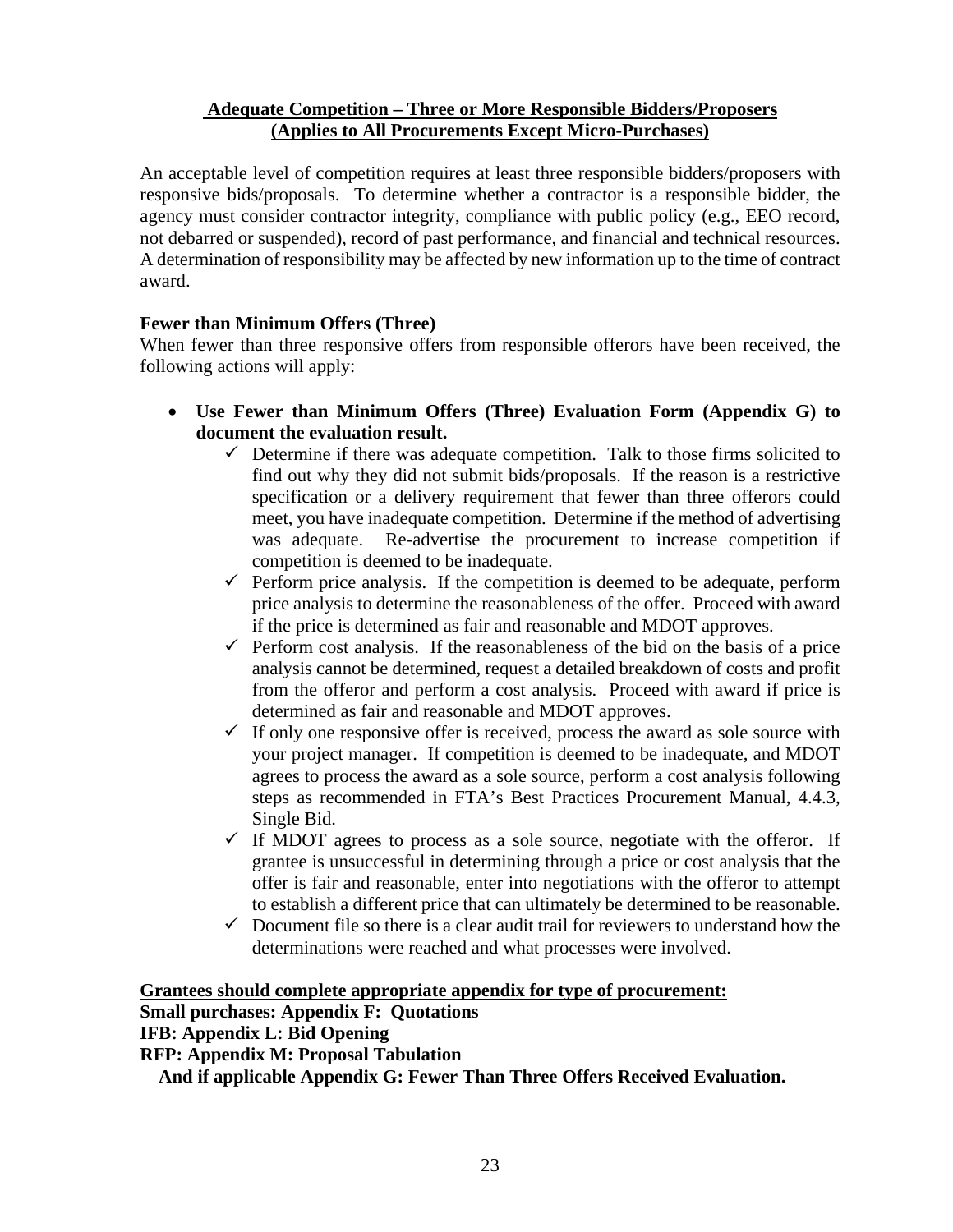# **Cost and Price Analysis (All Procurements Except Micro-Purchases)**

Grantees must perform a cost or price analysis in connection with every procurement action, including contract modifications. The method and degree of analysis is dependent on the facts surrounding the particular procurement situation, but as a starting point, grantees must make independent estimates before receiving bids or proposals. The purpose of the cost or price analysis is to ensure a fair and reasonable cost is being paid. Grantees must evaluate and state its justification for the contract cost or price.

Cost Analysis - A cost analysis must be performed when the offeror is required to submit the elements (i.e., labor hours, overhead, materials, etc.) of the estimated cost; e.g., under professional consulting and architectural and engineering services contracts. A cost analysis will be necessary whenever adequate price competition is lacking and for sole-source procurements, including contract modifications or change orders, unless price reasonableness can be established on the basis of a catalog or market price of a commercial product sold in substantial quantities to the general public or on the basis of prices set by law or regulation.

Price Analysis - A price analysis may be used in all other instances to determine the reasonableness of the proposed contract price.

Profit - Grantees will negotiate profit as a separate element of the price for each contract in which there is no price competition and in all cases where cost analysis is performed.

Cost Estimate - Before issuing a solicitation, develop an independent estimate of the proper price level for the supplies or services to be purchased. The estimate can then assist in a determination of reasonableness or unreasonableness of price and/or the estimated costs to do the job.

If an RFP is used and the price of the selected vendor is higher than expected, a grantee should negotiate with the selected vendor and document the negotiations.

**Grantees must complete Independent Cost Estimate (Appendix E) before solicitation (at the time they submit their verification forms) and either Price Analysis (Appendix H), Price Analysis for MiDeal (Appendix N), or Cost Analysis (Appendix I) after solicitation for each procurement except micro-purchases**.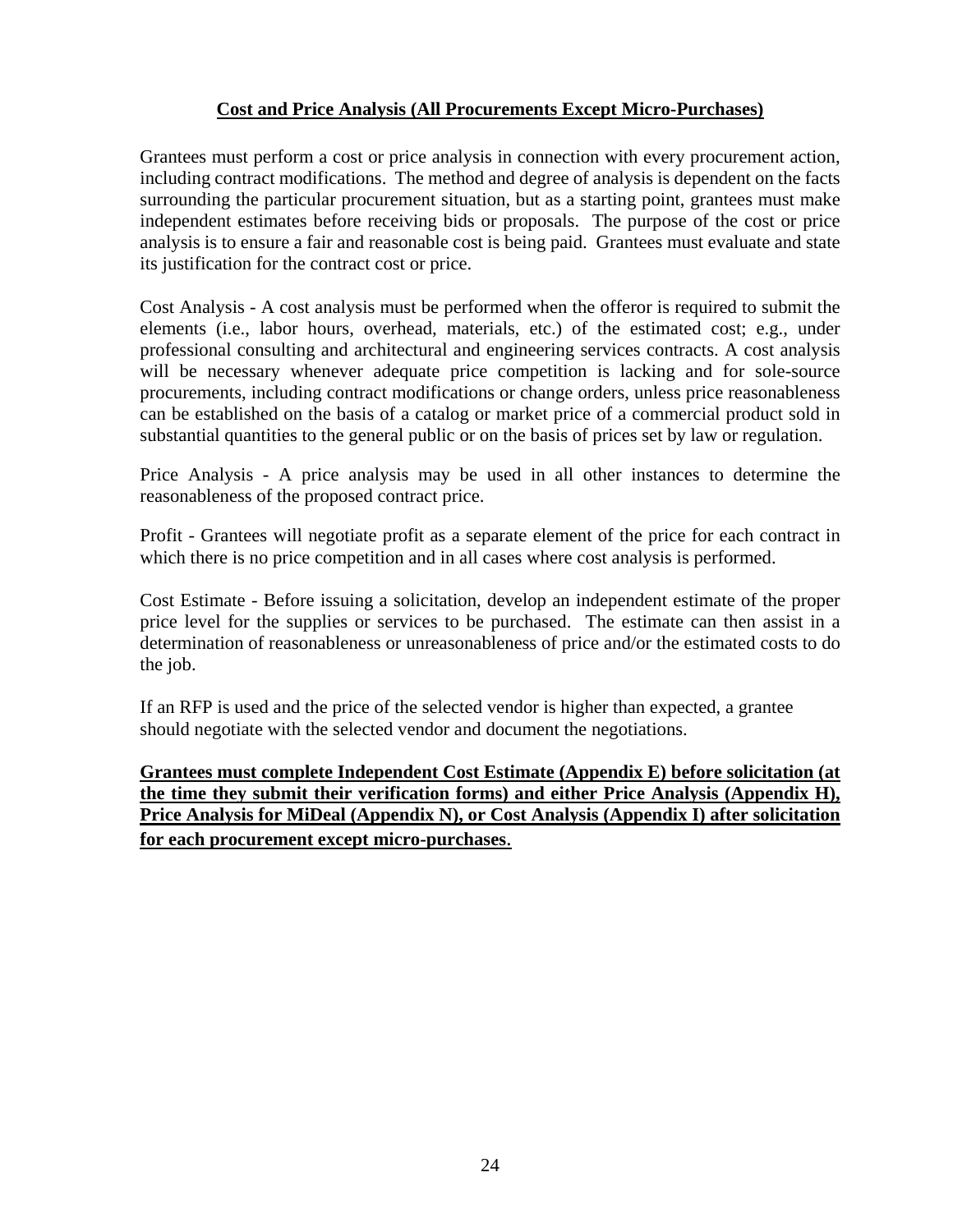# **Award to Responsible Contractors (Applies to IFB or RFP)**

Grantees shall make awards only to responsible contractors possessing the ability to perform successfully under the terms and conditions of a proposed procurement. Consideration shall be given to such matters as contractor integrity, compliance with public policy, record of past performance, and financial and technical resources. Grantees must maintain a written record of the procurement history, including reasons for contractor selection or rejection; the responsibility determination is part of that record.

To be determined responsible, a prospective contractor must meet all of the following requirements:

- Financial resources adequate to perform the contract, or the ability to obtain them;
- Ability to meet the required delivery or performance schedule, taking into consideration all existing commercial and governmental business commitments;
- A satisfactory performance record;
- A satisfactory record of integrity and business ethics;
- The necessary organization, experience, accounting and operational controls, and technical skills, or the ability to obtain them;
- Compliance with applicable licensing and tax laws and regulations;
- The necessary production, construction, and technical equipment and facilities, or the ability to obtain them;
- Compliance with Affirmative Action and Disadvantaged Business Program requirements;
- Other qualifications and eligibility criteria necessary to receive an award under applicable laws and regulations.

You may have a particular procurement or class of procurements which, due to the

complexity of the products being acquired, requires that prospective contractors meet special standards of responsibility. These procurements will require that contractors have specialized expertise or facilities to perform the contract adequately. These special standards of responsibility must be set forth in the solicitation. Failure to meet the special standards will disqualify a bidder from consideration for award. An example of a Special Responsibility Standard would be the Special Quality Assurance requirement concerning measuring and testing facilities and manufacturing controls which must be met by prospective bus manufacturers.

#### **Obtaining Information for Determination of Responsibili**ty

Before making a determination of responsibility, you must possess or obtain information sufficient to satisfy yourself that a prospective contractor meets the applicable standards and requirements for responsibility set forth in this section. Sources of information available to you for your determinations could include:

- General Services Administration publication titled List of Parties Excluded from Federal Procurement or Nonprocurement Programs (https://www.sam.gov/portal/public/SAM);
- Records and experience data, including verifiable knowledge of your agency's personnel;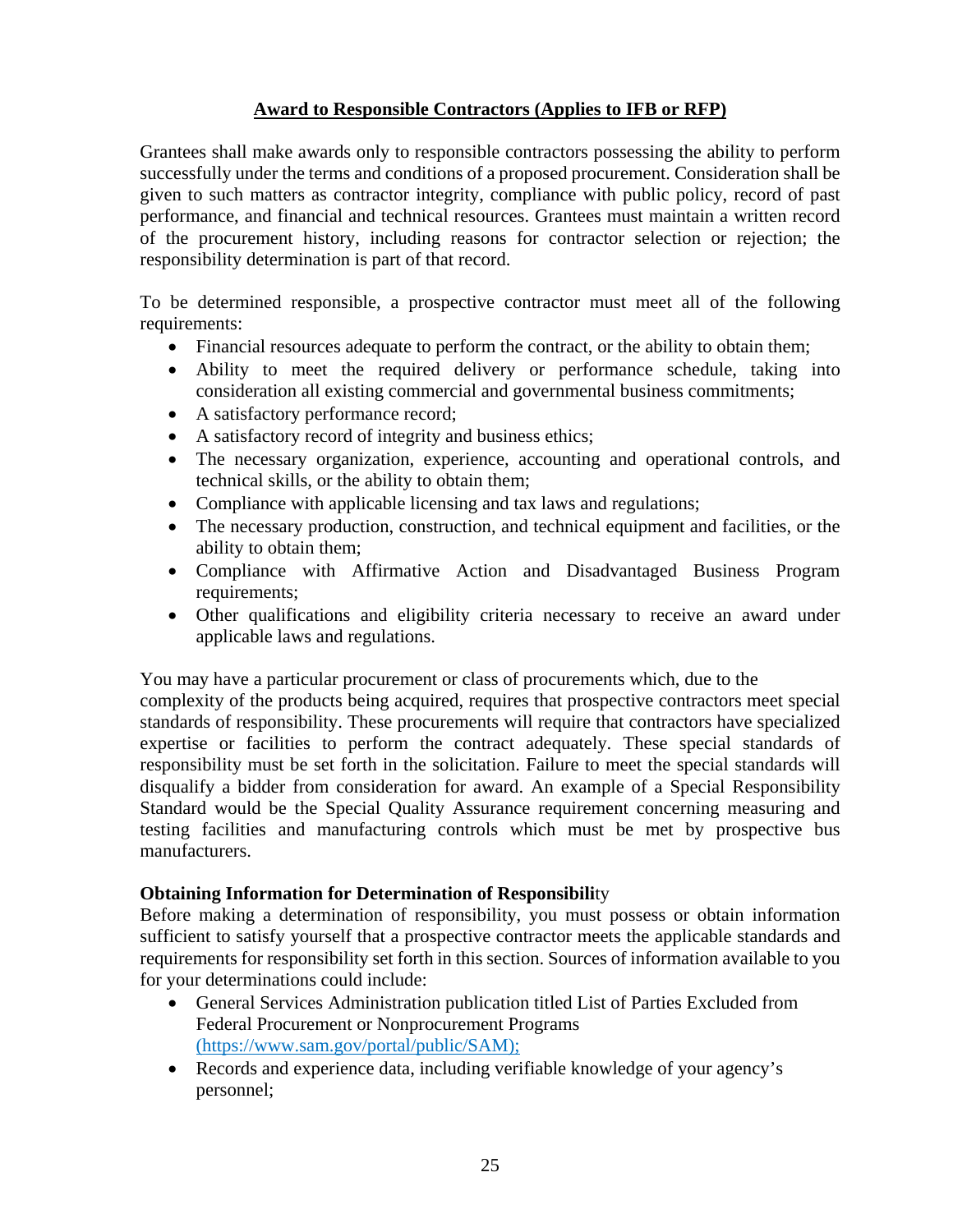- Information supplied by the prospective contractor, including bid or proposal information, questionnaire replies, financial data, information on production equipment, and personnel information;
- Pre-award survey reports; and
- Other sources, such as publications, suppliers, subcontractors, and customers of the prospective contractor, financial institutions, government agencies, and business and trade associations.

You may wish to include a bidder's questionnaire with the solicitation to provide information from bidders to assist in your evaluation. For an example, refer to the FTA Best Practices Procurement Manual, Appendix B.11.

#### **Grantees should complete Appendix J: Responsibility Determination for all IFB or RFP procurements**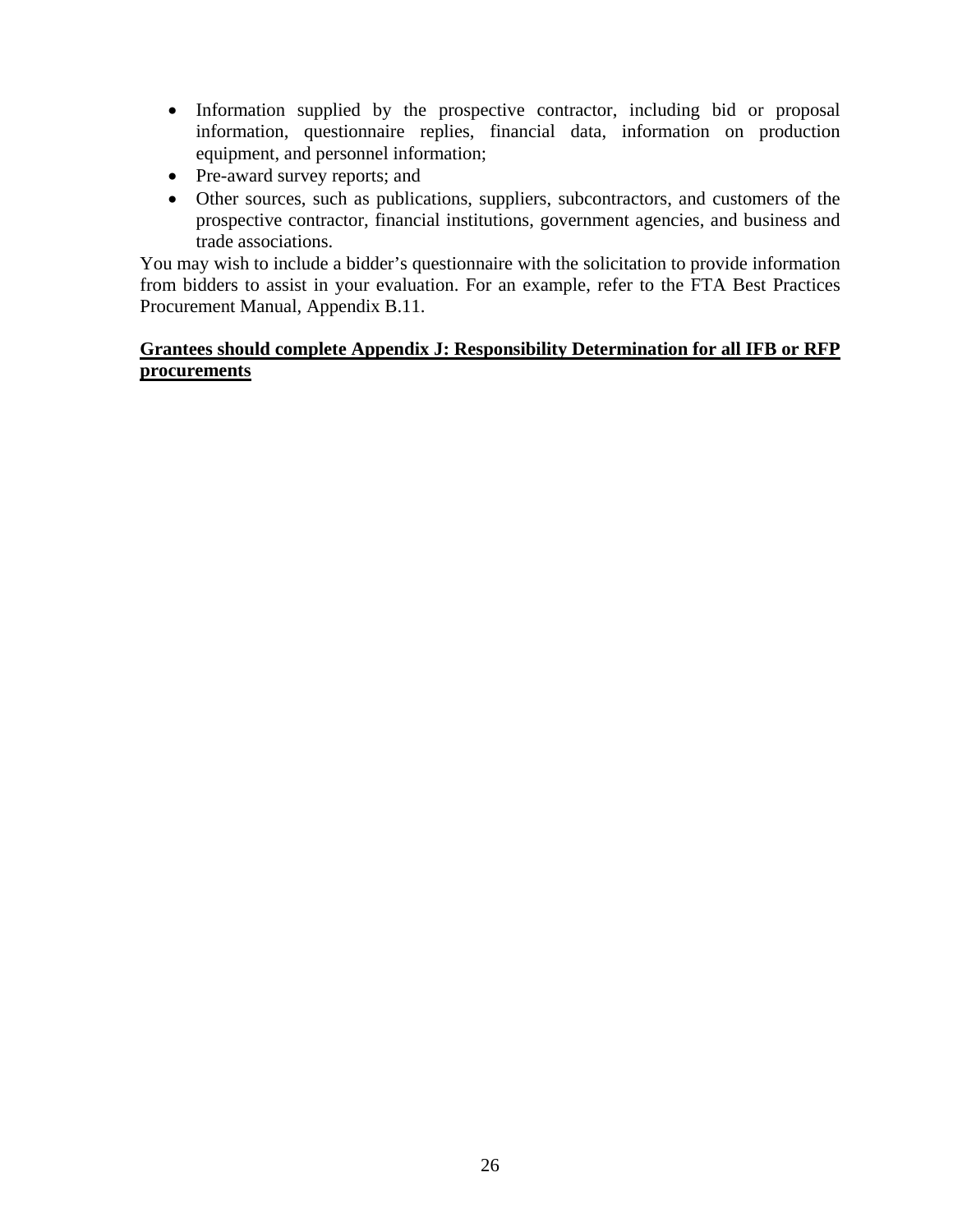# **Advertised/Publicized and Solicitation (Applies to IFB or RFP)**

All IFBs and RFPs, including those for A&E, will be publicly advertised and publicized in order to cost-effectively notify the greatest feasible number of competitors and maximize competition. Bids/proposals also should be solicited from an adequate number of known suppliers.

Agencies need to use diverse advertising outreach media to increase competition and advertise procurements to a national audience, e.g. trade associations, commercial procurement listing services, as well as Internet sites (APTA online newsletter, CTAA, Craigslist, MDOT Disadvantage Business Enterprise (DBE) website, etc.). Agencies should develop and use a solicitation mailing list as a critical part of the procurement process. The mailing list will include all known responsible suppliers for a service or commodity that will receive the solicitation.

Recommended methods to advertise/publicize:

- Post transit projects at BPT's website and link to the MDOT DBE website.
- Use a variety of media sources, which include, but are not limited to, advertisements in newspapers, notices in places where the city and county usually post their public notices, solicitation list, and agency's website home page.
- Document the process of what media sources have been used for which type of solicitations and why such sources were used.

Recommended methods to utilize solicitation list:

- Develop a solicitation mailing list that contains the names, addresses and the point of contact for entities that will receive the solicitation. Keep the list on file.
- Use various sources to develop the list as recommended in FTA Best Practices Procurement Manual, Chapter 4.3.2.2 Solicitation Mailing List.
- Manage/update solicitation mailing list.
- Document the process on how the mailing list is developed, distributed and managed.

Common Solicitation Content (For Sealed Bid/Invitation for Bid only):

- Develop a form that acts as the solicitation document. This form will contain the following information:
	- $\checkmark$  A solicitation number for reference:
	- $\checkmark$  Date, time and location for bid opening;
	- $\checkmark$  Whom to contact for questions;
	- $\checkmark$  If there will be a pre-bid or pre-proposal conference and where and when it will be held;
	- $\checkmark$  The date, time and place bids or proposals are to be received;
	- $\checkmark$  What additional documents are included in the solicitation and what documents will be included in the contract;
	- $\checkmark$  Space for the price (offer) to be included;
	- $\checkmark$  Space where amendments to the solicitation can be acknowledged;
	- $\checkmark$  Space where the firm can be identified; and
	- $\checkmark$  Space for the firm official to sign and date the bid or proposal.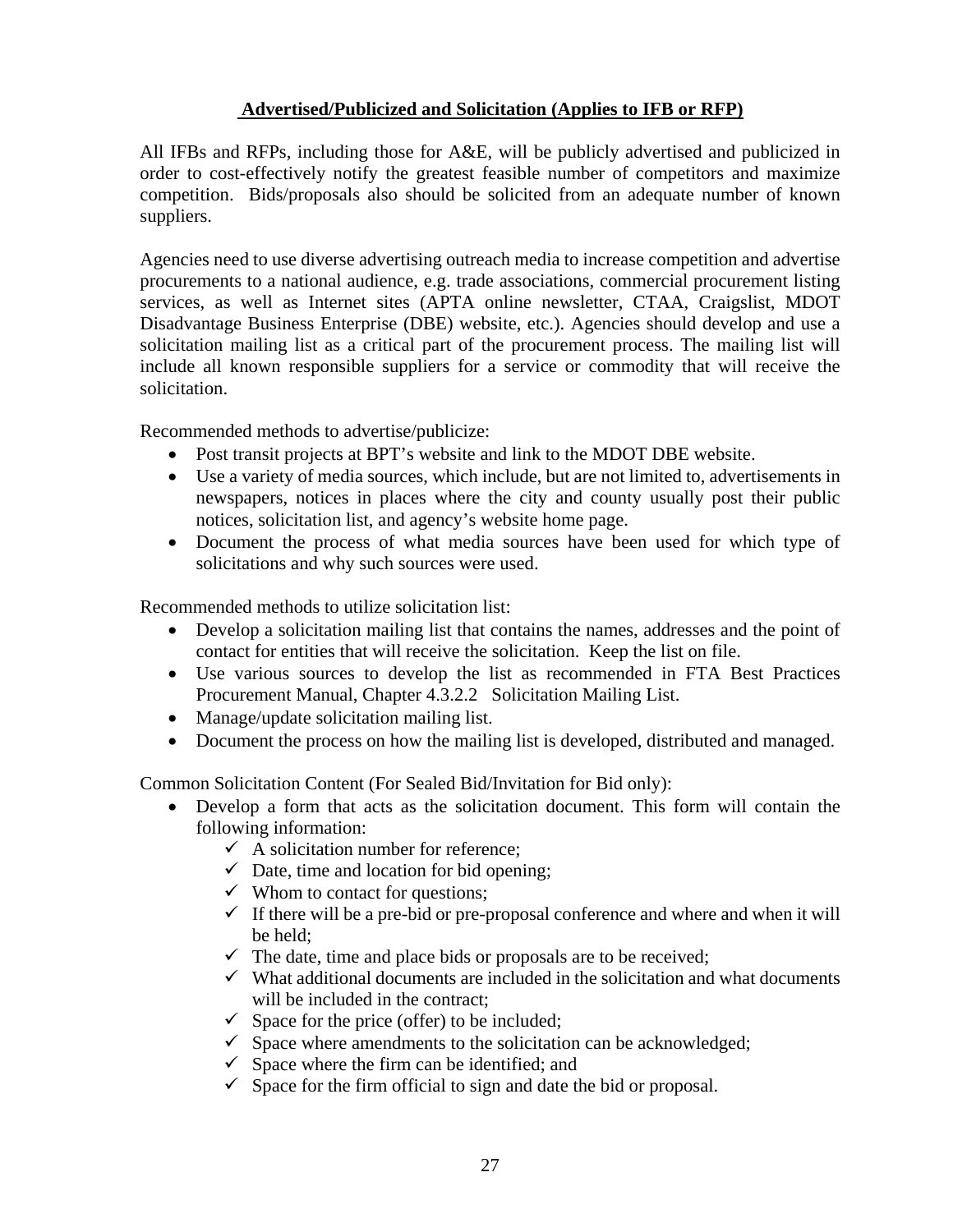Pre-Bid and Pre-Proposal Conferences (For RFPs)

 Use pre-bid and pre-proposal conferences for complex acquisitions, such as facility construction, or acquisitions that will likely receive a single bid, such as recent MDOT procurements for the MichiVan Program and intercity services. Conferences can be used as a means of briefing prospective offerors and explaining complicated specifications and requirements to them as early as possible after the solicitation has been issued and before offers are received.

#### **Grantees should complete Appendix K: Advertisement and Solicitation for all IFBs and RFP procurements.**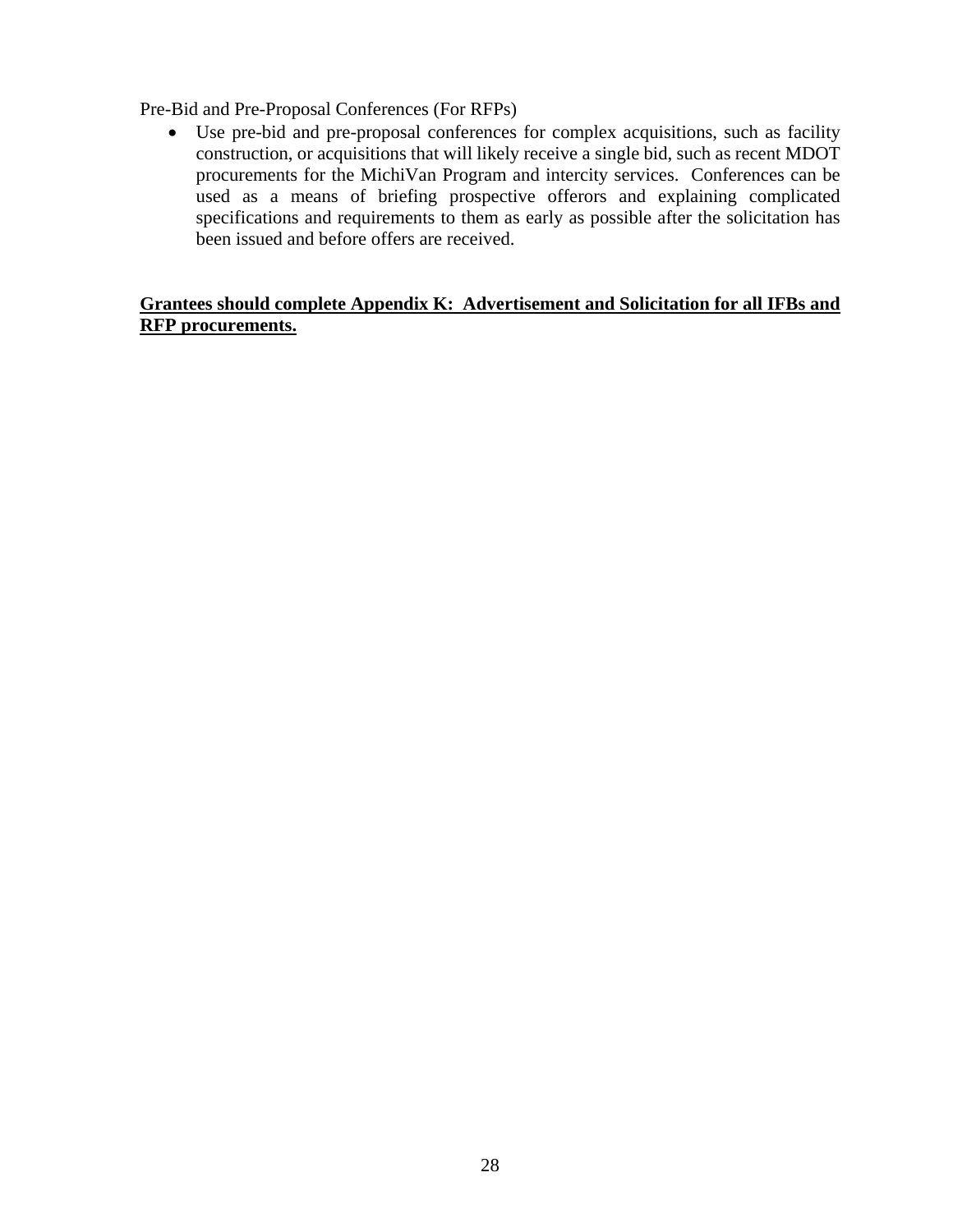# **Bid Opening (Applies to IFB)**

When an IFB is used, all bids must be publicly opened. The time and place must be stated in the IFB. Grantees using an IFB should complete **Appendix L - Bid Opening Template** during the bid-opening session including having the attendees sign the form.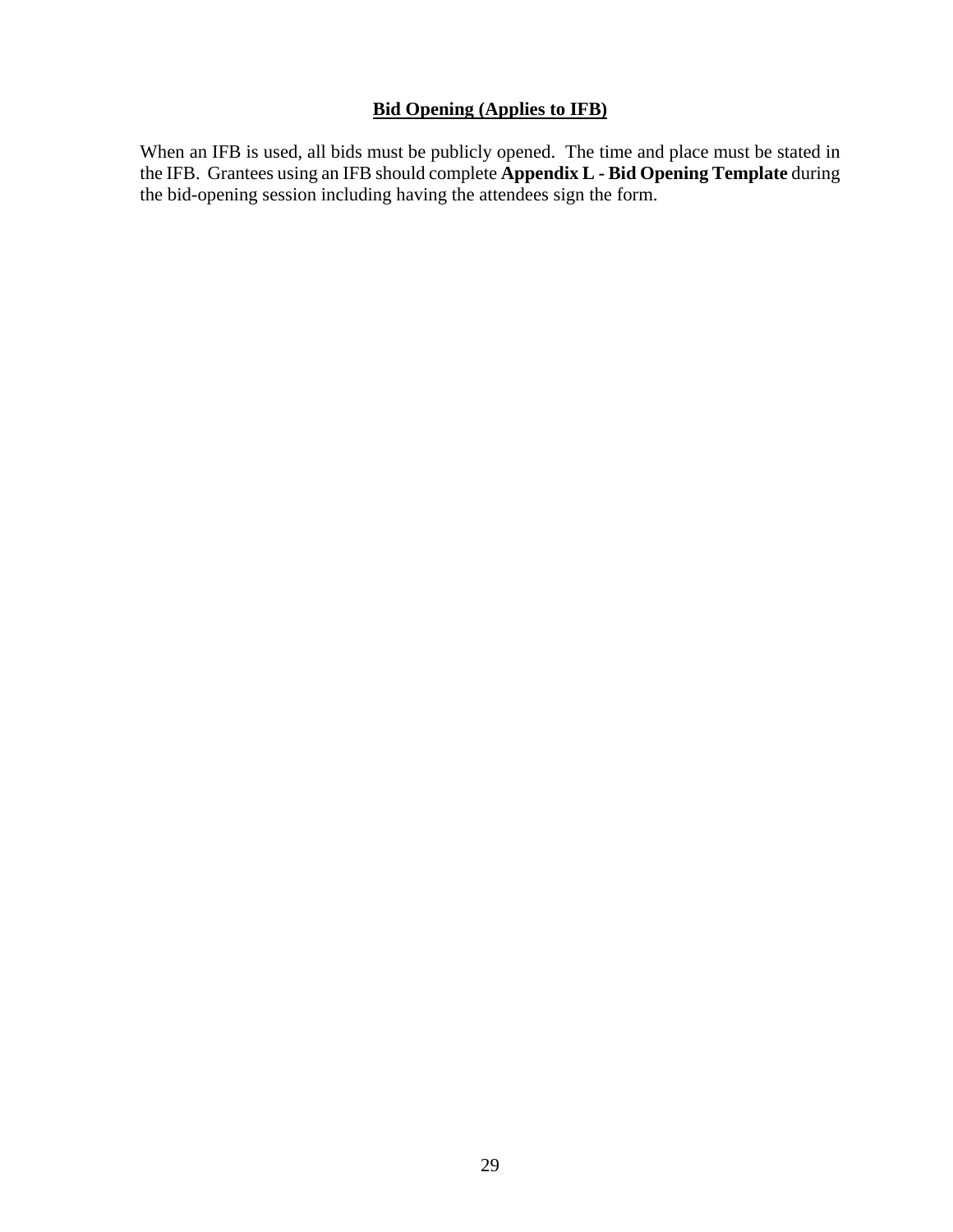# **Price And Other Factors (Applies to RFP)**

In this type of procurement, the award is not based exclusively on price or price-related factors. The award is made to the responsible offeror whose proposal is most advantageous to the grantee with price and other factors considered. In different types of negotiated acquisitions, the relative importance of cost or price may vary. When the material requirements are clearly definable and the risk of unsuccessful contract performance is minimal, cost or price may play a dominant role in selection. The less definitive the requirements, the more development work required, or the greater the performance risk, the more technical or past performance considerations may play a dominant role in the selection and supersede low price.

There are two different approaches to use when evaluating proposals. Both approaches will require technical evaluations and price analysis, and both will require the solicitation to clearly inform the prospective offerors of how the selection decision will be made:

- *Best value* requires tradeoffs between price and non-price factors to select the best overall value to the grantee. The solicitation must inform potential offerors that the award will be made on a best-value basis. The award selection is based upon consideration of a combination of technical and price factors to determine (or derive) the offer deemed most advantageous and of the greatest value to the procuring agency. This is a one-step evaluation and the offeror with the highest combined score of price and technical factors is selected. Best-value selection methodology affords the agency an opportunity to structure the source selection process in a way that is suitable for the nature of the agency's requirements.
- Lowest price technically acceptable proposal requires selection of the lowest price proposal meeting the minimum RFP requirements. This approach is used when the grantee decides that its requirements are sufficiently defined. The evaluation factors that establish the requirements of acceptability must be stated in the solicitation. Solicitations must specify that award will be made on the basis of the lowest evaluated price of proposals meeting or exceeding the acceptability standards for non-price factors. This is a two-step evaluation, first scoring the technical factors and determining which offerors have met the minimum score, and secondly selecting the lowest price of the offerors that met the minimum score in step one.

There is a *tradeoff process* that is used when selecting a proposal other than the lowest price technically acceptable proposal, as well as the process to be used when the lowest price technically acceptable proposal method is appropriate. Several important principles may be noted on source selection that grantees should consider in their acquisitions:

1. Best-value selection methodology affords the agency an opportunity to structure the source selection process in a way that is suitable for the nature of the agency's requirement. No longer is the emphasis on defining one's "minimum needs," with its corollary selection process of choosing the lowest price technically acceptable proposal. While that approach will probably be the one most often used by grantees, agencies are encouraged to structure selection procedures based on the realities of their requirements, and they are not expected to force-fit all acquisitions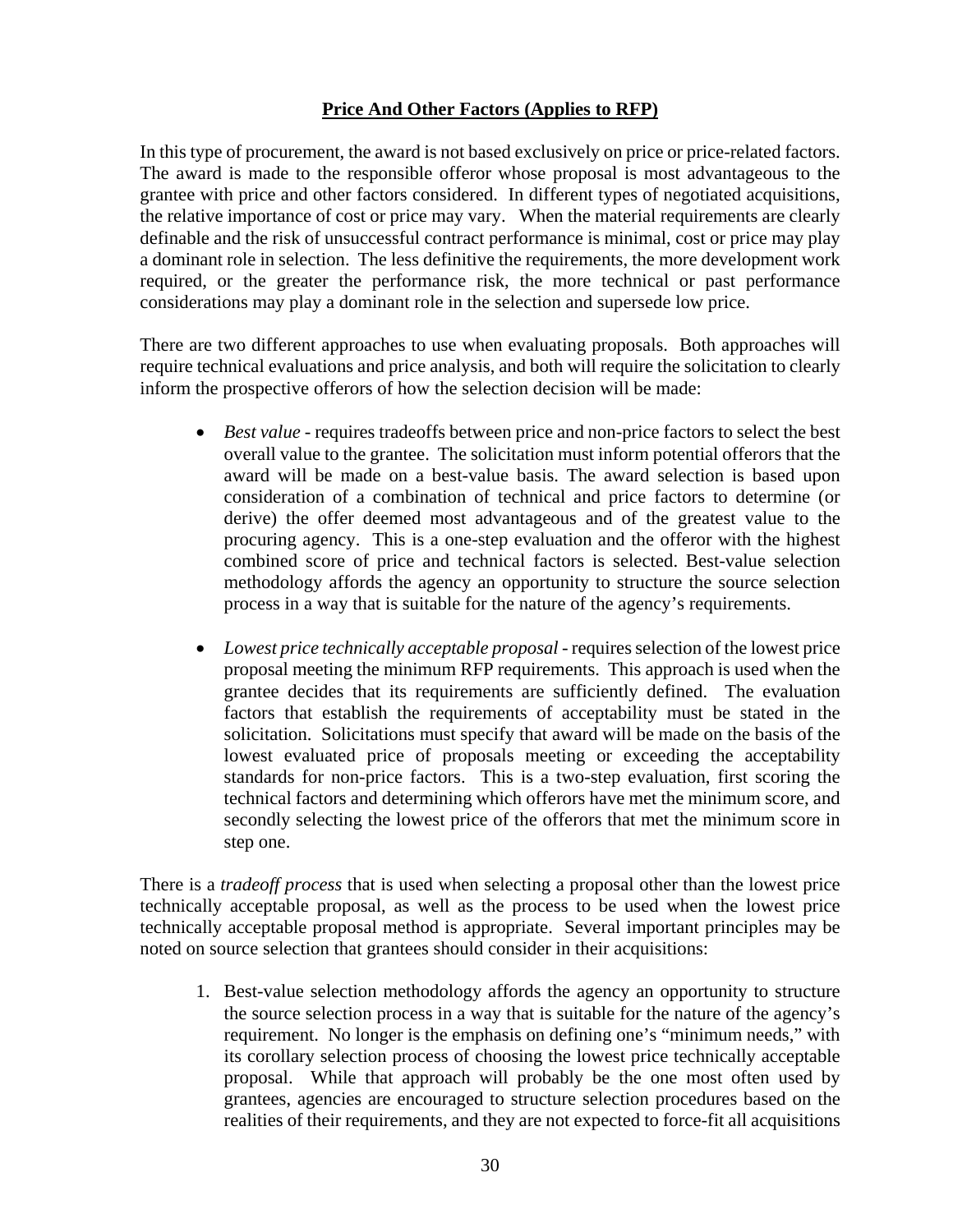into a lowest-price-technically-acceptable-proposal mold when that may result in unacceptable performance risks or preclude the agency from selecting products that are a *better value* to them than the lowest price products or services.

- 2. When the agency decides that its requirements are sufficiently defined to use the lowest price technically acceptable selection process, *the evaluation factors that establish the requirements of acceptability must be stated in the solicitation.* Solicitations must specify that award will be made on the basis of the lowest evaluated price of proposals meeting or exceeding the acceptability standards for non-price factors.
- 3. When the agency decides that its requirements are not defined with sufficient precision, or where there are performance risks, so that selection of the lowest priced proposal is not necessarily in the best interests of the agency, then a tradeoff process should be used to select the best-value proposal. In this case, the importance of the non-price evaluation factors that will affect the contract award must be stated in the solicitation. The Federal approach in the solicitation is to state whether all evaluation factors other than price, when combined, are significantly more important than, approximately equal to, or significantly less important than price. This permits the agency to make tradeoffs between price and technical merit. It also permits the offerors to know what is important to the agency - whether to focus on higher quality at the expense of cost, or lower cost at the expense of quality. It is not necessary to publish the specific weights (numerically) of the individual evaluation factors, only their relative importance (i.e., conceptually or adjectivally). Some Federal agencies have found through practice that the approach which gives the greatest degree of flexibility in selecting the best value proposal is to place equal weight on the price and technical factors. This then allows a choice in either direction as circumstances warrant.
- 4. It is important to note that the perceived benefits of the higher-priced proposal must merit the additional cost, and the rationale for tradeoffs must be documented in the file. It is not sufficient to say in the file that company X received a higher total score than company Y, and therefore deserves the award. Scores, without substantive explanations of the relative strengths and weaknesses of the competitive proposals, including the perceived benefits to the agency, are an insufficient basis for paying a higher price. The file must explain why company X represents the best value to the agency. The necessity of documenting the specific reasons why proposal X offers a better value to the grantee than proposal Y is why a mathematically driven selection decision is not appropriate.

#### **Criteria**

The evaluation process begins with the identification of the criteria that will be most meaningful in assessing the relative advantage of the proposals to the grantee. The evaluation criteria must be listed in order of importance in the RFP and the RFP must state that the evaluation criteria are listed in order of importance. You will generally include the following (these are not necessarily listed in the order of importance – an agency will need to determine the criteria and the order of importance for each of its procurements):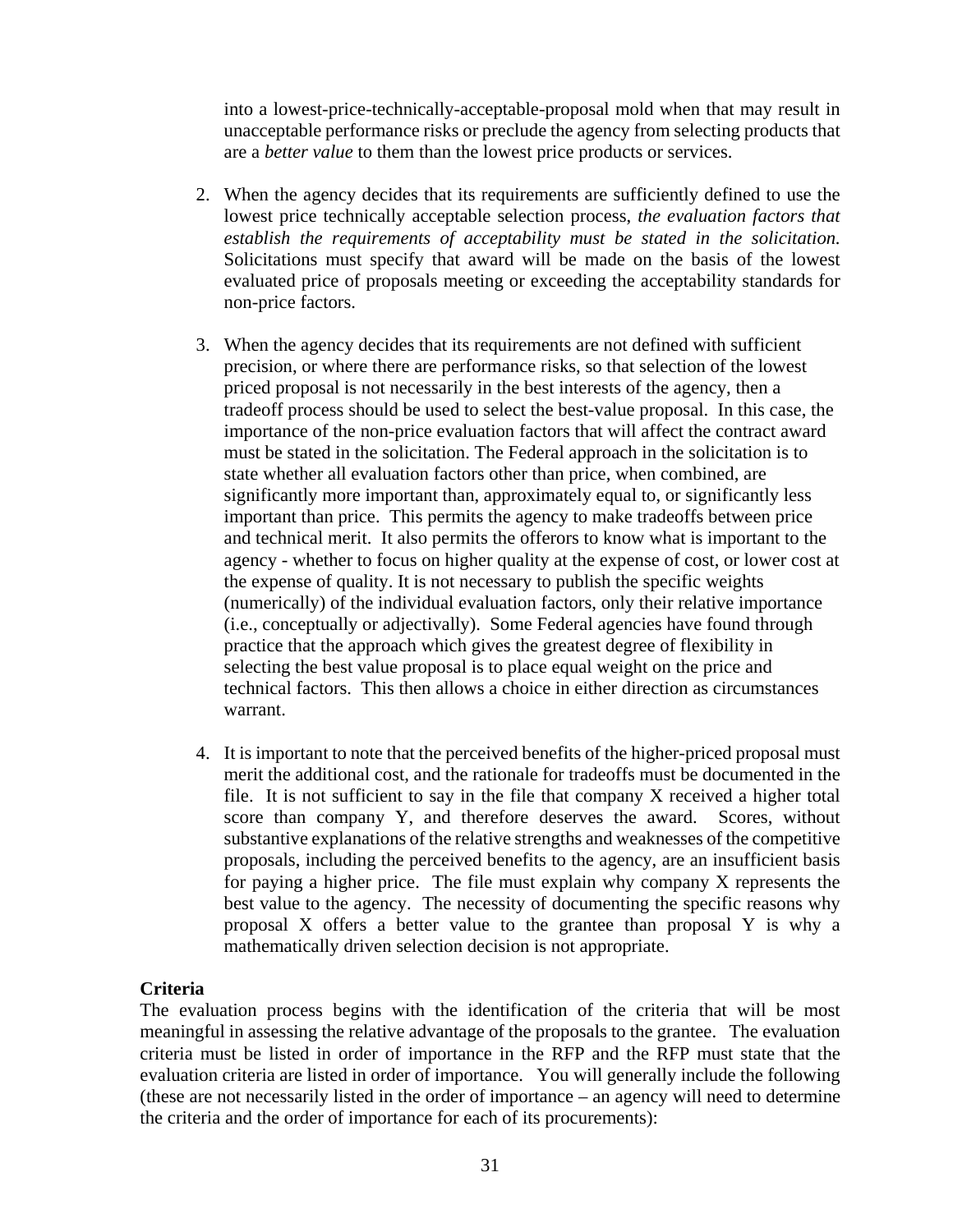- 1. Past Performance The solicitation should advise offerors of your approach in evaluating past performance, including evaluating offerors that have no relevant performance history, and also should advise offerors to identify past relevant contracts for efforts similar to your requirement. The solicitation also should allow offerors to provide information on problems encountered on the identified contracts and corrective measures taken. This evaluation also should consider the past performance of key personnel and subcontractors that will perform major or critical aspects of the work.
- 2. Technical Criteria Technical factors regarding the specific methods, designs and systems proposed to be used by the offeror will be considered and they must be tailored to the specific requirements of your solicitation. These factors must represent the key technical areas of importance that you intend to consider in the selection decision. *Technical factors should be chosen to support meaningful comparison and discrimination between competing proposals*. If the agency has established minimum standards for determining technical acceptability of proposals, these standards must be clearly set forth in the solicitation.
- 3. Key Personnel An evaluation of key personnel often is suggested when the procurement involves services or requirements where management of the work is a critical factor in determining its success. Qualifications and experience of key personnel may be an important evaluation factor. Some agencies have required oral presentations by key personnel during which the agency officials may ask these key personnel relevant questions to determine the depth of their knowledge in critical areas.
- 4. Cost or Price Cost or price must be considered in every procurement, even those for professional services (e.g., legal, accounting, etc.), unless the services are those defined by Federal statutes as requiring a qualifications-based selection. Competition normally establishes price reasonableness. Therefore, when contracting on a fixed-price basis, comparison of the proposed prices will normally satisfy the requirement to perform a price analysis and no cost analysis will be necessary.
- 5. Relative Importance of Price and Non-Price Factors The solicitation must advise offerors if the selection is to be made on a best-value basis. As already noted, the solicitation also must advise offerors if price is approximately equal to, less than, or greater in importance than the technical evaluation factors as a whole*.*

#### **Grantees should complete Appendix M: Proposal Tabulation for all RFP procurements.**